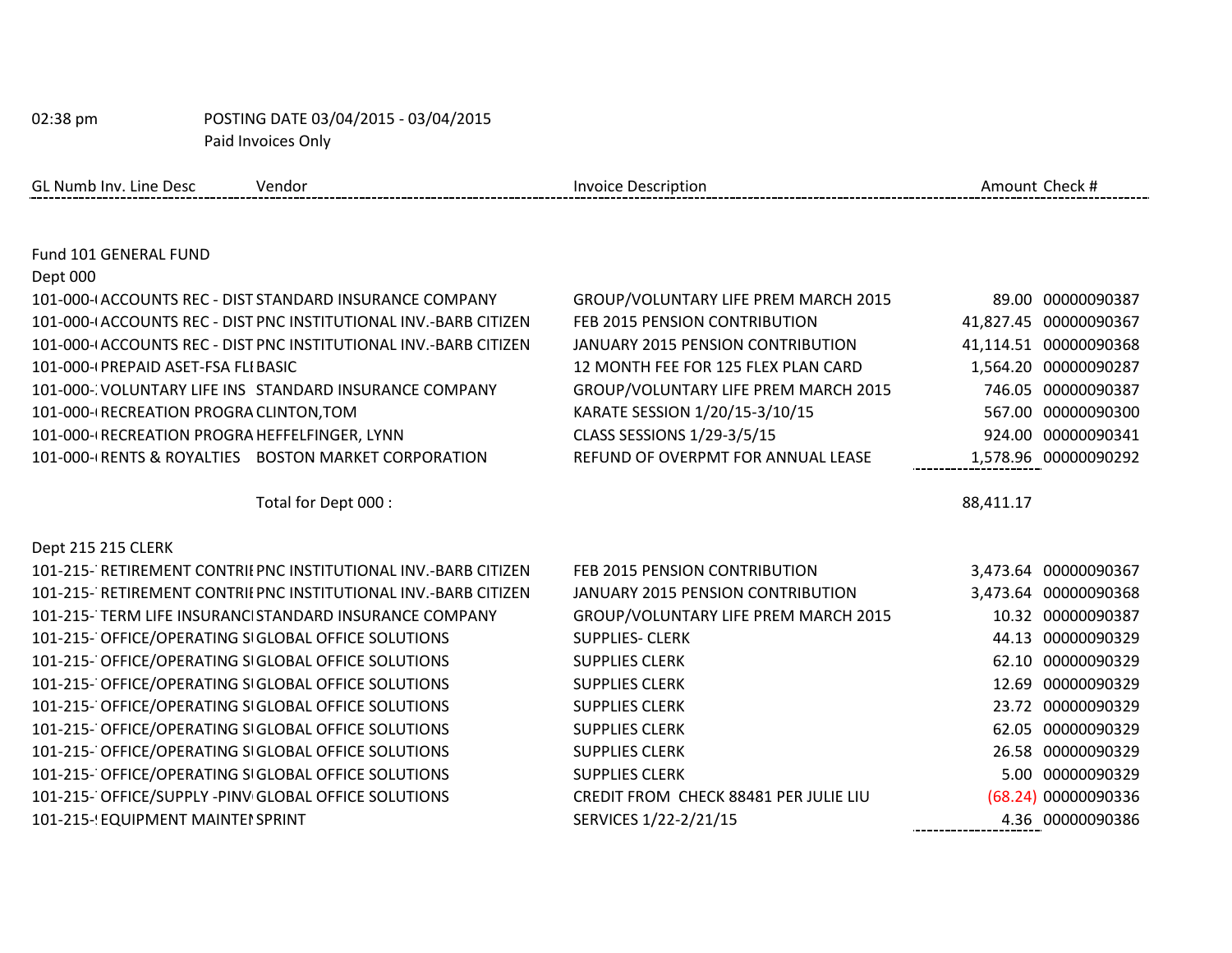| GL Numb Inv. Line Desc                            | Vendor                                                          | <b>Invoice Description</b>            |          | Amount Check #       |
|---------------------------------------------------|-----------------------------------------------------------------|---------------------------------------|----------|----------------------|
|                                                   | Total for Dept 215 215 CLERK:                                   |                                       | 7,129.99 |                      |
|                                                   |                                                                 |                                       |          |                      |
| Dept 221 221 ADMINISTRATION                       |                                                                 |                                       |          |                      |
|                                                   | 101-221-TERM LIFE INSURANCI STANDARD INSURANCE COMPANY          | GROUP/VOLUNTARY LIFE PREM MARCH 2015  |          | 41.64 00000090387    |
| 101-221- OFFICE SUPPLIES                          | <b>GLOBAL OFFICE SOLUTIONS</b>                                  | <b>SUPPLIES ADMIN</b>                 |          | 156.00 00000090329   |
| 101-221- OFFICE SUPPLIES                          | <b>GLOBAL OFFICE SOLUTIONS</b>                                  | <b>SUPPLIES ADMIN</b>                 |          | 115.88 00000090329   |
| 101-221- OFFICE SUPPLIES                          | <b>GLOBAL OFFICE SOLUTIONS</b>                                  | <b>CREDIT ADMIN</b>                   |          | (37.80) 00000090329  |
| 101-221- OFFICE SUPPLIES                          | <b>GLOBAL OFFICE SOLUTIONS</b>                                  | <b>CREDIT ADMIN</b>                   |          | (90.50) 00000090329  |
| 101-221- OFFICE SUPPLIES                          | <b>GLOBAL OFFICE SOLUTIONS</b>                                  | <b>SUPPLIES ADMIN</b>                 |          | 18.52 00000090329    |
| 101-221- OFFICE SUPPLIES                          | <b>GLOBAL OFFICE SOLUTIONS</b>                                  | <b>SUPPLIES ADMIN</b>                 |          | 109.00 00000090329   |
| 101-221- OFFICE SUPPLIES                          | <b>GLOBAL OFFICE SOLUTIONS</b>                                  | <b>SUPPLIES ADMIN</b>                 |          | 110.25 00000090329   |
| 101-221- OFFICE SUPPLIES                          | <b>GLOBAL OFFICE SOLUTIONS</b>                                  | <b>SUPPLIES ADMIN</b>                 |          | 312.63 00000090329   |
| 101-221- OFFICE SUPPLIES                          | <b>GLOBAL OFFICE SOLUTIONS</b>                                  | <b>SUPPLIES ADMIN</b>                 |          | 71.62 00000090329    |
| 101-221- OFFICE SUPPLIES                          | <b>GLOBAL OFFICE SOLUTIONS</b>                                  | <b>SUPPLIES ADMIN</b>                 |          | 28.39 00000090329    |
| 101-221-{WEBSITE MAINTENAN MUNICIPAL WEB SERVICES |                                                                 | 40% PAYABLE UPON PROJ COMPLETION      |          | 3,660.00 00000090358 |
| 101-221-{CITY ATTORNEY                            | PENTIUK, COUCREUR AND KOBILJAK, P.C.                            | <b>PROF SERVICES RENDERED</b>         |          | 6,000.00 00000090365 |
| 101-221-{CITY ATTORNEY- PREV FAUSONE BOHN, LLP    |                                                                 | APBRA FAIRLANE GREEN                  |          | 2,231.19 00000090322 |
| 101-221-{LITIGATION                               | <b>FAUSONE BOHN, LLP</b>                                        | PROF SERV REDEV OF FORMER STUDIO      |          | 1,333.34 00000090322 |
| 101-221-{LITIGATION- PREV BAI FAUSONE BOHN, LLP   |                                                                 | PROF SERV REDEV OF FORMER STUDIO      |          | 1,013.34 00000090322 |
| 101-221-{LITIGATION                               | THE MILLER LAW FIRM                                             | PROF SERV THRU JAN 2015               |          | 732.50 00000090395   |
| 101-221-{LITIGATION- PREV BAITHE MILLER LAW FIRM  |                                                                 | PROF SERV THRU JAN 2015               |          | 5,253.75 00000090395 |
|                                                   | 101-221-{PROSECUTING ATTOR PENTIUK, COUCREUR AND KOBILJAK, P.C. | ALLEN PARK PROS HOURLY                |          | 405.00 00000090365   |
|                                                   | 101-221-{DOWNRIVER COMM (DOWNRIVER COMMUNITY CONFERENCE         | DCC MEMBERSHIP DUES 2014/2015         |          | 4,750.00 00000090313 |
| 101-221- MEMBERSHIP & DUES S.E.M.C.O.G.           |                                                                 | MEMBERSHIP DPS DIRECTOR               |          | 3,192.00 00000090378 |
|                                                   | 101-221-(PROFESSIONAL SERV- MAT COURT RECORDING/COURT SERV      | RTAB MEETING 01/15/2015               |          | 30.00 00000090352    |
|                                                   | 101-221-(PROFESSIONAL SERV- MAT COURT RECORDING/COURT SERV      | RTAB MEETING 01/15/2015               |          | 164.50 00000090352   |
| 101-221-! BLOCK GRANTS                            | <b>COMMUNITY LIVING SERVICES</b>                                | HOME HEALTHCARE FY 2014-2015 JAN 2015 |          | 442.00 00000090305   |
| 101-221-! BLOCK GRANTS                            | SENIOR ALLIANCE, INC.                                           | FY 2015 MATCH FOR 2014 STATICS        |          | 2,350.00 00000090382 |
| 101-221-! BLOCK GRANTS                            | <b>BAUDER CONSTRUCTION</b>                                      | CDBG HOME PROPOSAL 15242 MORRIS       |          | 2,000.00 00000090289 |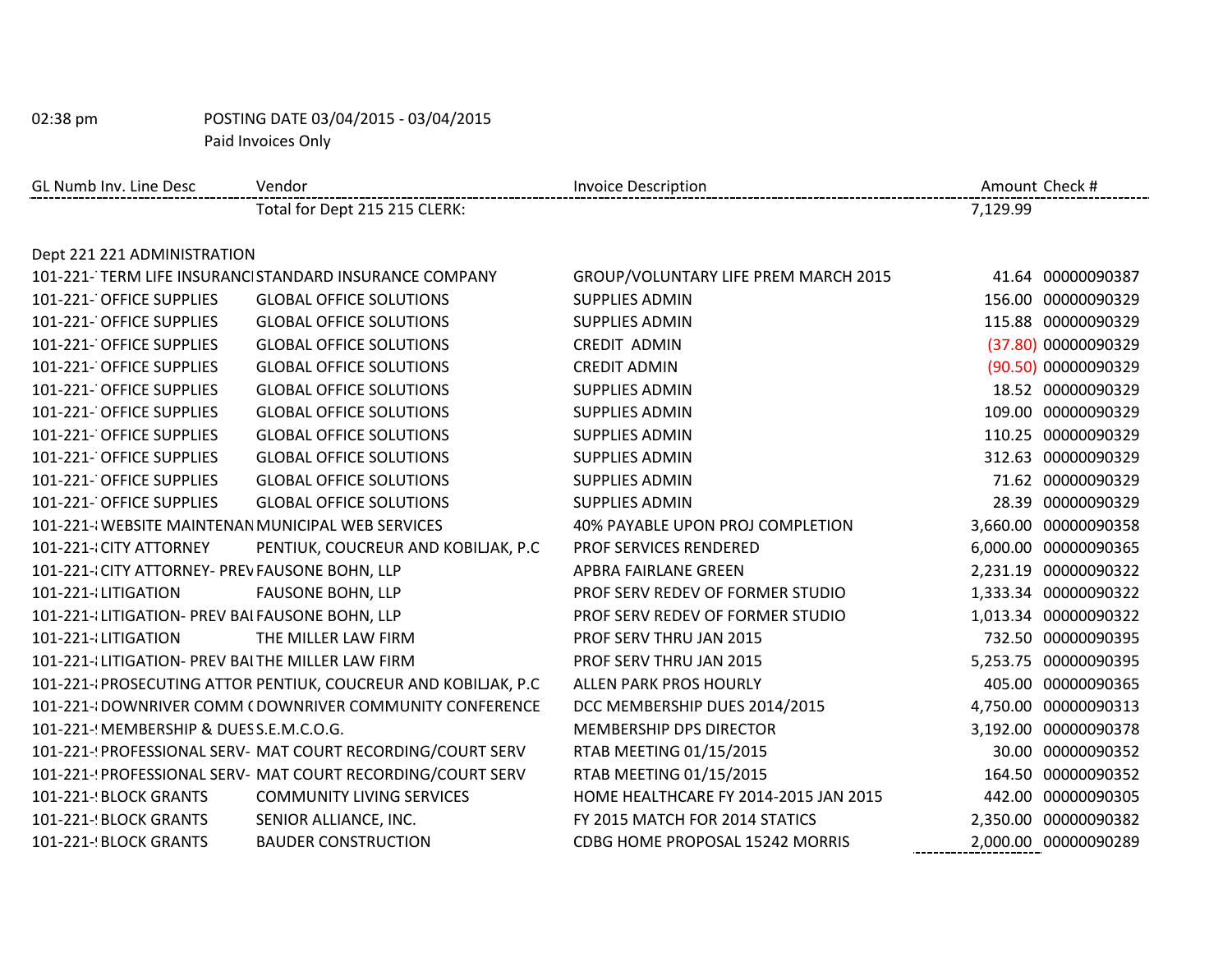| GL Numb Inv. Line Desc                          | Vendor                                                             | <b>Invoice Description</b>           |           | Amount Check #        |
|-------------------------------------------------|--------------------------------------------------------------------|--------------------------------------|-----------|-----------------------|
|                                                 | Total for Dept 221 221 ADMINISTRATION:                             |                                      | 34,393.25 |                       |
| Dept 225 225 ASSESSOR                           |                                                                    |                                      |           |                       |
|                                                 | 101-225-TERM LIFE INSURANCI STANDARD INSURANCE COMPANY             | GROUP/VOLUNTARY LIFE PREM MARCH 2015 |           | 9.96 00000090387      |
| 101-225- OFFICE SUPPLIES                        | <b>GLOBAL OFFICE SOLUTIONS</b>                                     | <b>SUPPLIES ASSESOR</b>              |           | 2.74 00000090329      |
| 101-225- OFFICE SUPPLIES                        | <b>GLOBAL OFFICE SOLUTIONS</b>                                     | <b>SUPPLIES ASSESOR</b>              |           | 168.26 00000090329    |
|                                                 | 101-225-{PROF. SERV. - FORD N FOSTER SWIFT COLLINS & SMITH PC ATT  | PROF SERVICES THRU JAN 31,2015       |           | 4,789.80 00000090324  |
|                                                 | 101-225-{PROF. SERV. - OTHER FOSTER SWIFT COLLINS & SMITH PC ATT   | FORD MOTOR SERV DEC                  |           | 534.70 00000090324    |
|                                                 | 101-225-{PROF. SERV. - OTHER FOSTER SWIFT COLLINS & SMITH PC ATT   | FORD MOTOR CO SERVICE                |           | 1,047.17 00000090324  |
|                                                 | 101-225-{PROF. SERV. - DISCLO! FOSTER SWIFT COLLINS & SMITH PC ATT | PROF SERVICES THRU JAN 31,2015       |           | 7,059.86 00000090324  |
|                                                 | 101-225-{PROF. SERV. - OTHER FOSTER SWIFT COLLINS & SMITH PC ATT   | PROF SERV DISCLOSURE SERVICES        |           | 21,814.60 00000090324 |
| 101-225-! PRINTING & PUBLISHI WHITLOCK          |                                                                    | PERSONAL PROP STATEMENTS MAILED OUT  |           | 228.60 00000090414    |
|                                                 | 101-225-! PRINTING & PUBLISHI CENTRON DATA SERVICES, INC           | PRINTING/MAILING ASSESSMENT NOTICES  |           | 1,779.18 00000090295  |
| 101-225-' PROFESSIONAL SERVII MEGHAN PORTER LLC |                                                                    | TIMESHEET MEGAN PORTER 2/16-2/28/15  |           | 980.00 00000090354    |
| 101-225- PROFESSIONAL SERVII GARY EVANKO LLC    |                                                                    | TIMESHEET FOR 2/16-2/28/15           |           | 162.50 00000090325    |
|                                                 | Total for Dept 225 225 ASSESSOR:                                   |                                      | 38,577.37 |                       |
| Dept 230 230 FINANCE                            |                                                                    |                                      |           |                       |
|                                                 | 101-230-TERM LIFE INSURANCI STANDARD INSURANCE COMPANY             | GROUP/VOLUNTARY LIFE PREM MARCH 2015 |           | 12.00 00000090387     |
| 101-230- OFFICE SUPPLIES                        | <b>GLOBAL OFFICE SOLUTIONS</b>                                     | SUPPLIES PAYROLL/FINANCE             |           | 7.35 00000090329      |
| 101-230- OFFICE SUPPLIES                        | <b>GLOBAL OFFICE SOLUTIONS</b>                                     | SUPPLIES PAYROLL/FINANCE             |           | 6.05 00000090329      |
|                                                 | Total for Dept 230 230 FINANCE:                                    |                                      | 25.40     |                       |
| Dept 253 253 TREASURER                          |                                                                    |                                      |           |                       |
|                                                 | 101-253-TERM LIFE INSURANCI STANDARD INSURANCE COMPANY             | GROUP/VOLUNTARY LIFE PREM MARCH 2015 |           | 13.32 00000090387     |
| 101-253- OFFICE SUPPLIES                        | <b>GLOBAL OFFICE SOLUTIONS</b>                                     | <b>SUPPLIES TREASURER</b>            |           | 101.66 00000090329    |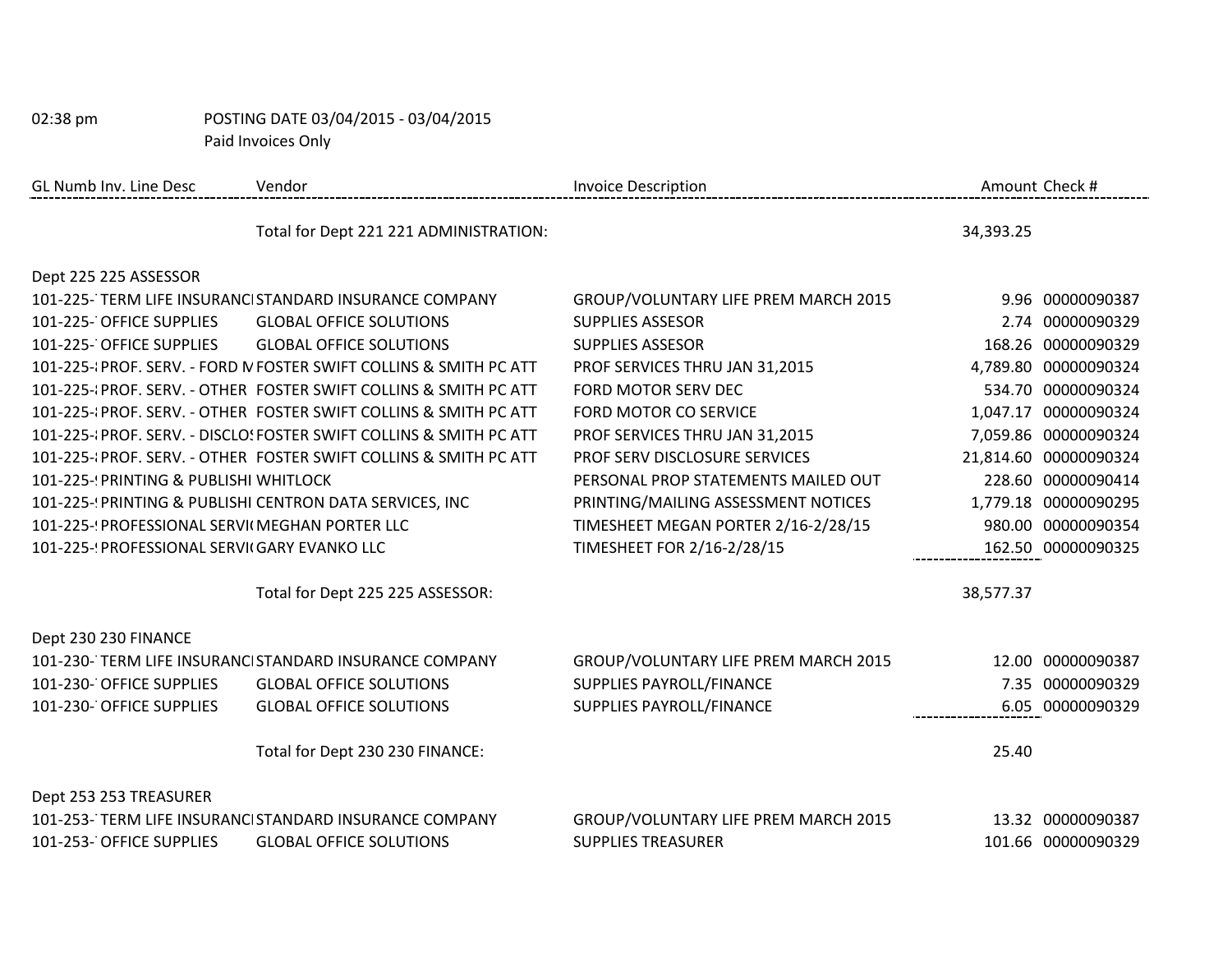| GL Numb Inv. Line Desc                                | Vendor                                                          | <b>Invoice Description</b>             | Amount Check #        |
|-------------------------------------------------------|-----------------------------------------------------------------|----------------------------------------|-----------------------|
| 101-253- OFFICE SUPPLIES                              | <b>GLOBAL OFFICE SOLUTIONS</b>                                  | <b>SUPPLIES TREASURER</b>              | 5.00 00000090329      |
| 101-253- OFFICE SUPPLIES                              | <b>GLOBAL OFFICE SOLUTIONS</b>                                  | <b>SUPPLIES TREASURER</b>              | 99.99 00000090336     |
| 101-253-! GENERAL EDUCATION COMFORT INN SUITES        |                                                                 | BASIC INSTITUTE REG APRIL 19-24 2015   | 405.00 00000090304    |
| 101-253- CAPITAL LEASE                                | PITNEY-BOWES                                                    | SERVICE 1/30-2/28/15                   | 490.79 00000090366    |
|                                                       | Total for Dept 253 253 TREASURER:                               |                                        | 1,115.76              |
|                                                       |                                                                 |                                        |                       |
| Dept 263 263 CITY HALL                                |                                                                 |                                        |                       |
| 101-263-{TELEPHONE                                    | <b>AT &amp; T</b>                                               | SERV 2/13-3/17/15 TREASURERS FAX       | 24.66 00000090281     |
| 101-263-{TELEPHONE                                    | <b>COMCAST</b>                                                  | SERV 3/1-3/31-15                       | 212.45 00000090302    |
| 101-263-! UTILITIES                                   | <b>DTE ENERGY</b>                                               | SERV 1/13-2/10/15 16850 SOUTHFIELD     | 8,572.91 00000090316  |
|                                                       | 101-263-! CAPITAL OUTLAY-BUIL EXPETEC TECHNOLOGY SERVICES       | TECH REQ FOR PORPOSAL FIXED PROJ FEE   | 1,000.00 00000090320  |
|                                                       |                                                                 |                                        |                       |
|                                                       | Total for Dept 263 263 CITY HALL:                               |                                        | 9,810.02              |
| Dept 305 305 POLICE DEPARTMENT                        |                                                                 |                                        |                       |
|                                                       | 101-305- RETIREMENT CONTRIEPNC INSTITUTIONAL INV.-BARB CITIZEN  | FEB 2015 PENSION CONTRIBUTION          | 49,376.62 00000090367 |
|                                                       | 101-305- RETIREMENT CONTRII PNC INSTITUTIONAL INV.-BARB CITIZEN | JANUARY 2015 PENSION CONTRIBUTION      | 50,946.10 00000090368 |
|                                                       | 101-305-TERM LIFE INSURANCI STANDARD INSURANCE COMPANY          | GROUP/VOLUNTARY LIFE PREM MARCH 2015   | 240.00 00000090387    |
| 101-305- OFFICE SUPPLIES                              | <b>GLOBAL OFFICE SOLUTIONS</b>                                  | <b>SUPPLIES POLICE</b>                 | 502.84 00000090329    |
| 101-305- OFFICE SUPPLIES                              | <b>GLOBAL OFFICE SOLUTIONS</b>                                  | <b>CREDIT POLICE DEPT</b>              | (53.35) 00000090329   |
| 101-305- OFFICE SUPPLIES                              | <b>GLOBAL OFFICE SOLUTIONS</b>                                  | <b>SUPPLIES POLICE</b>                 | 127.94 00000090329    |
| 101-305- OFFICE SUPPLIES                              | <b>GLOBAL OFFICE SOLUTIONS</b>                                  | <b>SUPPLIES POLICE</b>                 | 20.57 00000090329     |
| 101-305- OFFICE SUPPLIES                              | <b>GLOBAL OFFICE SOLUTIONS</b>                                  | <b>SUPPLIES POLICE</b>                 | 38.91 00000090329     |
| 101-305- OFFICE SUPPLIES                              | <b>GLOBAL OFFICE SOLUTIONS</b>                                  | <b>SUPPLIES POLICE</b>                 | 61.31 00000090329     |
| 101-305- OFFICE SUPPLIES                              | <b>GLOBAL OFFICE SOLUTIONS</b>                                  | <b>SUPPLIES POLICE</b>                 | 293.78 00000090329    |
| 101-305- OPERATING SUPPLIES SIRCHIE FINGER PRINT LABS |                                                                 | <b>DETECTIVE BUREAU SUPPLIES</b>       | 65.49 00000090384     |
| 101-305-{VEHICLE TOWING                               | <b>CITY TOWING</b>                                              | 66 VEH TOWED AND 17 PERSONAL PROP      | 6,750.00 00000090298  |
| 101-305-{VEHICLE TOWING                               | <b>CITY TOWING</b>                                              | 51 VEHICLE TOWED BY POLICE, 5 PERSONAL | 5,510.00 00000090298  |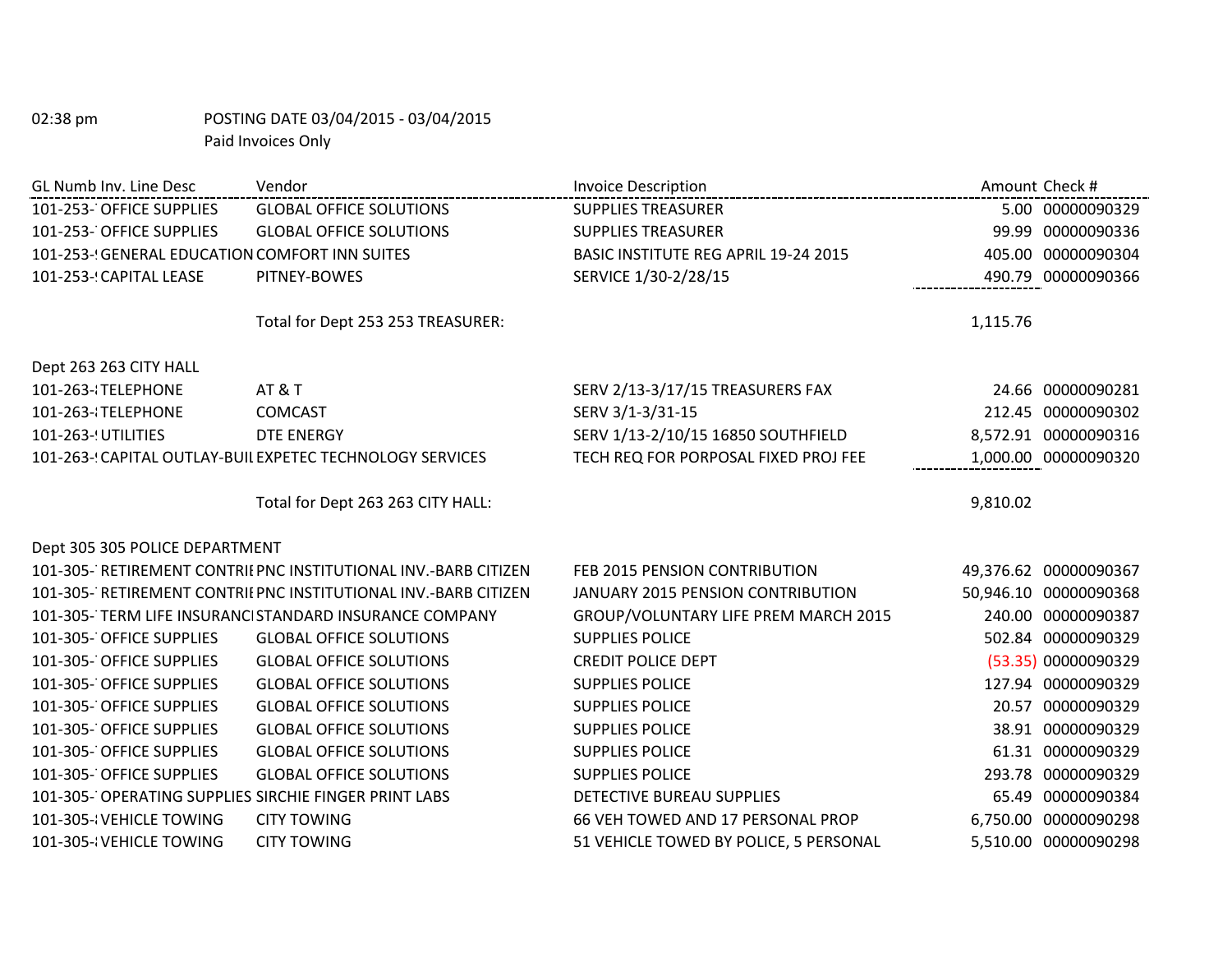| GL Numb Inv. Line Desc                            | Vendor                                                    | <b>Invoice Description</b>            | Amount Check #       |
|---------------------------------------------------|-----------------------------------------------------------|---------------------------------------|----------------------|
| 101-305-{TELEPHONE- ORDINAI SPRINT                |                                                           | SERVICES 1/22-2/21/15                 | 24.45 00000090386    |
|                                                   | 101-305-{DOWNRIVER MUTAL / DOWNRIVER COMMUNITY CONFERENCE | DMA DUES 2014/2015                    | 4,459.65 00000090313 |
| 101-305-(BUILDING MAINTENA ADVANTAGE PEST CONTROL |                                                           | RAT SERVICE JAN 2015                  | 400.00 00000090275   |
| 101-305- BUILDING MAINTENA GRAINGER               |                                                           | <b>PARTS</b>                          | 141.00 00000090338   |
| 101-305- BUILDING MAINTENA AMERICAN MESSAGING     |                                                           | <b>CHAPLAIN PAGER</b>                 | 14.05 00000090277    |
| 101-305- BUILDING MAINTENA CINTAS CORP.           |                                                           | UNIFORMS POLICE DEPT 1/1-1/31/15      | 33.65 00000090296    |
| 101-305-'VEHICLE MAINTENAN CLASSIC AUTO WASH INC. |                                                           | CAR WASH JAN 2015                     | 308.10 00000090299   |
|                                                   | 101-305-{POL. TRAIN-ACT 302 S PUBLIC AGENCY TRNG COUNCIL  | EDUCATIONAL SEMINAR DET THORBURN      | 295.00 00000090371   |
| 101-305-'POL. TRAIN-ACT 302 S SCHOOLCRAFT COLLEGE |                                                           | 2015 MCOLES TRNG GRANT CONSORTIUM FEE | 925.00 00000090380   |
| 101-305- MISCELLANEOUS                            | LAZUKA, STEPHEN                                           | CHIED SQUAD GAS REIMBURSEMENT         | 00000090350<br>25.00 |
| 101-305- MISCELLANEOUS                            | <b>BACILE, MICHEAL</b>                                    | <b>GAS REIMBURSEMENT</b>              | 30.00 00000090283    |
| 101-305- MISCELLANEOUS                            | <b>JABLONSKI ERIK</b>                                     | <b>GAS REIMBURSEMENT</b>              | 10.00 00000090346    |
| 101-305- MISCELLANEOUS                            | SCOTT, SEAN                                               | <b>GAS REIMBURSEMENT</b>              | 00000090381<br>10.00 |
| 101-305-9 BOND PRINCIPAL-INV CINTAS CORP.         |                                                           | UNIFORMS POLICE DEPT 1/1-1/31/15      | 33.65 00000090296    |
|                                                   |                                                           |                                       |                      |

Total for Dept 305 305 POLICE DEPARTMENT: 120,589.76

| 101-340- RETIREMENT CONTRIL PNC INSTITUTIONAL INV.-BARB CITIZEN | FEB 2015 PENSION CONTRIBUTION        | 36,692.90 00000090367 |
|-----------------------------------------------------------------|--------------------------------------|-----------------------|
| 101-340- RETIREMENT CONTRIL PNC INSTITUTIONAL INV.-BARB CITIZEN | JANUARY 2015 PENSION CONTRIBUTION    | 38,746.97 00000090368 |
| 101-340- TERM LIFE INSURANCI STANDARD INSURANCE COMPANY         | GROUP/VOLUNTARY LIFE PREM MARCH 2015 | 150.00 00000090387    |
| 101-340- OFFICE SUPPLIES GLOBAL OFFICE SOLUTIONS                | SUPPLIES FIRE DEPT                   | 7.26 00000090329      |
| 101-340- OPERATING SUPPLIES ACUITY SPECIALTY PRODUCTS, INC.     | <b>CLEANING SUPPLIES</b>             | 310.74 00000090273    |
| J & B MEDICAL SUPPLY, INC.<br>101-340- RESCUE SUPPLIES          | <b>RESCUE SUPPLIES</b>               | 526.55 00000090345    |
| J & B MEDICAL SUPPLY, INC.<br>101-340- RESCUE SUPPLIES          | <b>RESCUE SUPPLIES</b>               | 112.00 00000090345    |
| 101-340-{TELEPHONE<br><b>SPRINT</b>                             | SERVICES 1/22-2/21/15                | 10.99 00000090386     |
| 101-340-{TELEPHONE- AP EMS : SPRINT                             | SERVICES 1/22-2/21/15                | 60.25 00000090386     |
| 101-340-{TELEPHONE- AP EMS: SPRINT                              | SERVICES 1/22-2/21/15                | 60.25 00000090386     |
| 101-340-{TELEPHONE- CHIEF<br>SPRINT                             | SERVICES 1/22-2/21/15                | 2.69 00000090386      |

Dept 340 340 FIRE DEPARTMENT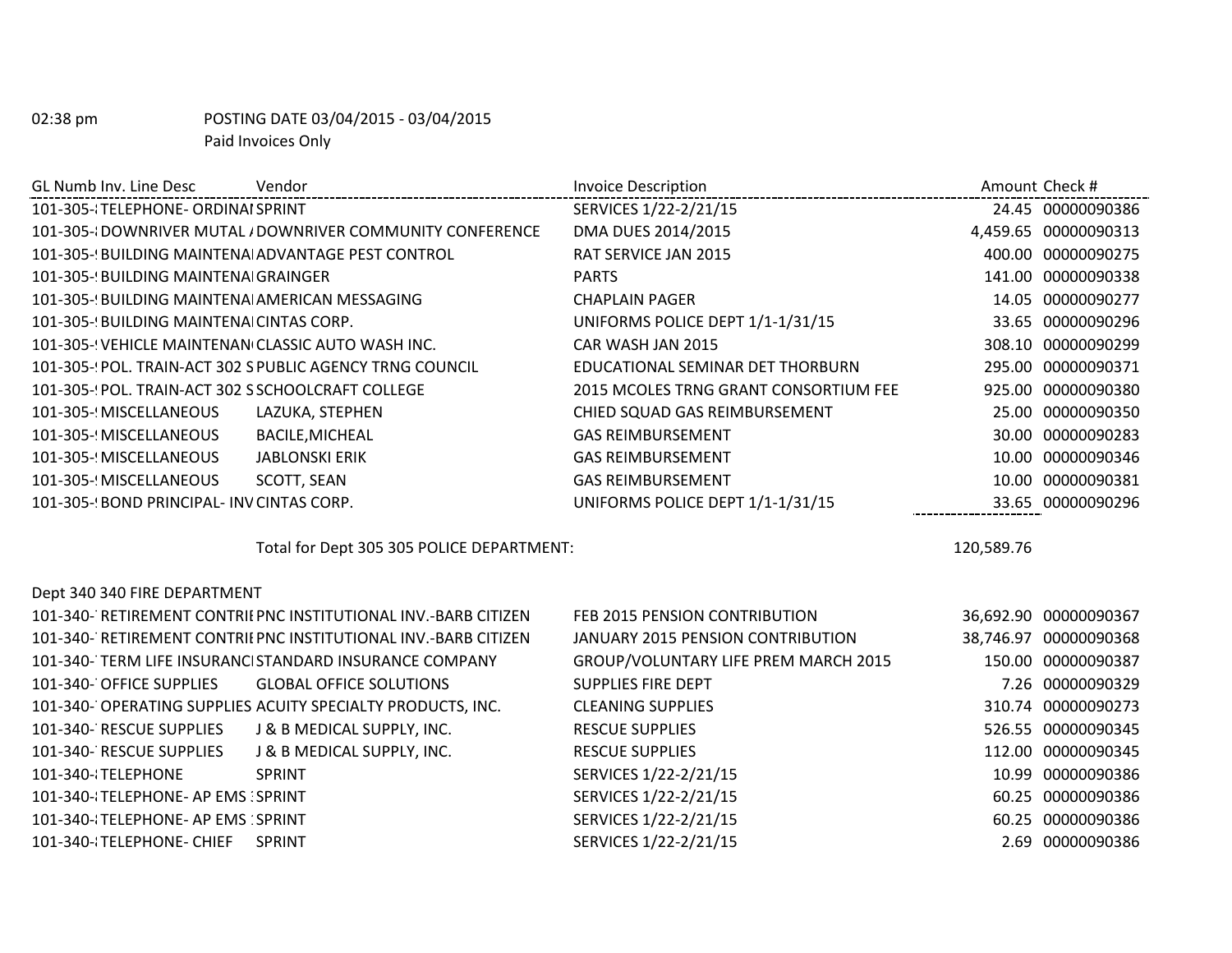| GL Numb Inv. Line Desc                                 | Vendor                                                          | <b>Invoice Description</b>             | Amount Check # |                       |
|--------------------------------------------------------|-----------------------------------------------------------------|----------------------------------------|----------------|-----------------------|
| 101-340-{TELEPHONE- M STACI SPRINT                     |                                                                 | SERVICES 1/22-2/21/15                  |                | 4.36 00000090386      |
| 101-340-{TELEPHONE                                     | <b>COMCAST</b>                                                  | SERVICE 3/6-4/5/15                     |                | 252.85 00000090303    |
|                                                        | 101-340-{DOWNRIVER MUTUAI DOWNRIVER COMMUNITY CONFERENCE        | DMA DUES 2014/2015                     |                | 5,199.79 00000090313  |
| 101-340-! BUILDING MAINTENA ROWLEY BROTHERS INC.       |                                                                 | FLOOR DRY CACIUM CLORIDE AND DEF PUMP  |                | 472.40 00000090376    |
| 101-340-(BUILDING MAINTENA DOWNRIVER REFRIGERATION     |                                                                 | FIRE HALL SECRETARY OFFICE HEATER      |                | 284.56 00000090314    |
| 101-340-! EQUIPMENT MAINTEI AMERICAN TEST CENTER, INC. |                                                                 | ANNUAL SAFETY INSPECTION               |                | 1,622.50 00000090278  |
| 101-340-! VEHICLE MAINTENAN GLENDALE AUTO VALUE        |                                                                 | <b>PARTS</b>                           |                | 96.38 00000090327     |
| 101-340- VEHICLE MAINTENAN VILLAGE FORD                |                                                                 | <b>PARTS</b>                           |                | 9.06 00000090401      |
| 101-340- VEHICLE MAINTENAN ROWLEY BROTHERS INC.        |                                                                 | FLOOR DRY CACIUM CLORIDE AND DEF PUMP  |                | 73.26 00000090376     |
| 101-340-! VEHICLE MAINTENAN ROWLEY BROTHERS INC.       |                                                                 | <b>DEF FLUID</b>                       |                | 179.83 00000090376    |
|                                                        | 101-340-(VEHICLE MAINTENAN BAKER'S GAS & WELDING SUPPLY         | <b>CYLINDER RENTAL</b>                 |                | 19.45 00000090285     |
|                                                        | 101-340-! VEHICLE MAINTENAN BAKER'S GAS & WELDING SUPPLY        | <b>WELDING SUPPLIES AND SERVICES</b>   |                | 47.14 00000090285     |
| 101-340-(EDUCATION & TRAINI DABBS, JOHN                |                                                                 | REIMBURSEMENT FOR MILEAGE 10/7-11/4/14 |                | 164.25 00000090307    |
|                                                        | 101-340- EDUCATION & TRAINI SOUTHEASTERN MICHIGAN FIRE          | <b>VENDOR SHOW ADMISSION FEE</b>       |                | 40.00 00000090385     |
|                                                        |                                                                 |                                        |                |                       |
|                                                        | Total for Dept 340 340 FIRE DEPARTMENT:                         |                                        | 85,146.43      |                       |
| Dept 445 445 DEPARTMENT OF PUBLIC SERVICE              |                                                                 |                                        |                |                       |
|                                                        | 101-445- RETIREMENT CONTRII PNC INSTITUTIONAL INV.-BARB CITIZEN | FEB 2015 PENSION CONTRIBUTION          |                | 20,948.62 00000090367 |
|                                                        | 101-445- RETIREMENT CONTRILPNC INSTITUTIONAL INV.-BARB CITIZEN  | JANUARY 2015 PENSION CONTRIBUTION      |                | 19,518.49 00000090368 |
|                                                        | 101-445- TERM LIFE INSURANCI STANDARD INSURANCE COMPANY         | GROUP/VOLUNTARY LIFE PREM MARCH 2015   |                | 96.00 00000090387     |
| 101-445- OFFICE SUPPLIES                               | <b>GLOBAL OFFICE SOLUTIONS</b>                                  | <b>SUPPLIES DPS/GARAGE</b>             |                | 162.52 00000090329    |
| 101-445- OFFICE SUPPLIES                               | <b>GLOBAL OFFICE SOLUTIONS</b>                                  | <b>SUPPLIES DPS/GARAGE</b>             |                | 62.89 00000090329     |
| 101-445- OFFICE SUPPLIES                               | <b>GLOBAL OFFICE SOLUTIONS</b>                                  | <b>SUPPLIES DPS/GARAGE</b>             |                | 87.94 00000090329     |
| 101-445- OFFICE SUPPLIES                               | <b>GLOBAL OFFICE SOLUTIONS</b>                                  | <b>SUPPLIES DPS/GARAGE</b>             |                | 52.80 00000090336     |
| 101-445- OFFICE SUPPLIES- PIN GLOBAL OFFICE SOLUTIONS  |                                                                 | CREDIT FROM OUR CK 88481 PER JULIE LIU |                | (80.34) 00000090336   |
| 101-445- OPERATING SUPPLIES GLENDALE AUTO VALUE        |                                                                 | <b>PARTS</b>                           |                | 103.36 00000090327    |
| 101-445- UNIFORMS- INV 7216 CINTAS CORP.               |                                                                 | UNIFORMS PUBLIC SERVICE 1/1-1/31/15    |                | 92.98 00000090296     |
| 101-445- UNIFORMS-- INV 7216 CINTAS CORP.              |                                                                 | UNIFORMS PUBLIC SERVICE 1/1-1/31/15    |                | 88.15 00000090296     |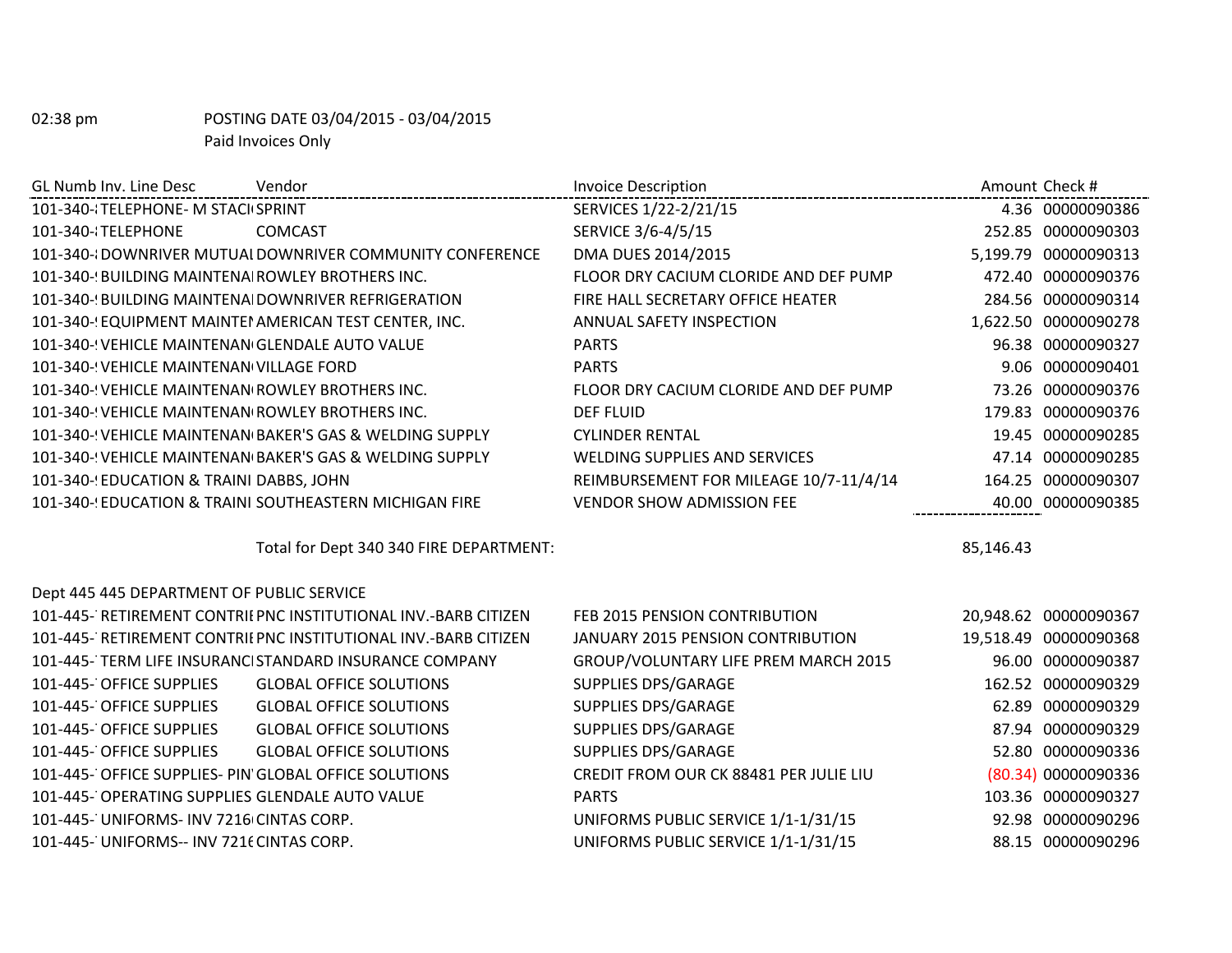| GL Numb Inv. Line Desc<br>Vendor                          | <b>Invoice Description</b>            | Amount Check #     |
|-----------------------------------------------------------|---------------------------------------|--------------------|
| 101-445- UNIFORMS- INV 7216 CINTAS CORP.                  | UNIFORMS PUBLIC SERVICE 1/1-1/31/15   | 88.15 00000090296  |
| 101-445- UNIFORMS- INV 7216 CINTAS CORP.                  | UNIFORMS PUBLIC SERVICE 1/1-1/31/15   | 273.81 00000090296 |
| 101-445- UNIFORMS- INV 7216 CINTAS CORP.                  | UNIFORMS PUBLIC SERVICE 1/1-1/31/15   | 97.81 00000090296  |
| 101-445- UNIFORMS-INV 72166 CINTAS CORP.                  | UNIFORMS GARAGE SERV 1/1-1/31/15      | 60.51 00000090296  |
| 101-445- UNIFORMS- INV 7216 CINTAS CORP.                  | UNIFORMS GARAGE SERV 1/1-1/31/15      | 48.51 00000090296  |
| 101-445- UNIFORMS- INV 7216 CINTAS CORP.                  | UNIFORMS GARAGE SERV 1/1-1/31/15      | 60.51 00000090296  |
| 101-445- UNIFORMS- INV 7216 CINTAS CORP.                  | UNIFORMS GARAGE SERV 1/1-1/31/15      | 48.51 00000090296  |
| 101-445- UNIFORMS- INV 7216 CINTAS CORP.                  | UNIFORMS GARAGE SERV 1/1-1/31/15      | 60.51 00000090296  |
| 101-445-{TELEPHONE-DPS<br>AT & T LONG DISTANCE            | SERVICE 01/05-01/29/15                | 0.59 00000090282   |
| 101-445-{TELEPHONE- GARAGE SPRINT                         | SERVICES 1/22-2/21/15                 | 4.69 00000090386   |
| 101-445-{BUILDING MAINTENA ADVANCE AP STAFFING SOLUTIONS  | CATESIA WOODS SERV 10/13-10/19/14     | 681.60 00000090274 |
| 101-445-9 BUILDING MAINTENALADVANCE AP STAFFING SOLUTIONS | CATESIA WOODS SERV 10-20-10-26-14     | 681.60 00000090274 |
| 101-445-! BUILDING MAINTENA ADVANCE AP STAFFING SOLUTIONS | SEAN HANNAH SERV 12-1-12/7/14         | 651.78 00000090274 |
| 101-445-{BUILDING MAINTENA ADVANCE AP STAFFING SOLUTIONS  | TEMP SERV 2/2-2/8/15 ERICA JACKSON    | 492.77 00000090274 |
| 101-445-{BUILDING MAINTENA ADVANCE AP STAFFING SOLUTIONS  | TEMP SERV 2/9-2/15/15 ERICA JACKSON   | 635.41 00000090274 |
| 101-445-! BUILDING MAINTENAIS & W PLUMBING                | <b>DRINKING FOUNTAIN FOR DPS</b>      | 495.00 00000090377 |
| 101-445-! BUILDING MAINTENA ROWLEY BROTHERS INC.          | FLOOR DRY CACIUM CLORIDE AND DEF PUMP | 472.40 00000090376 |
| 101-445-{BUILDING MAINTENA ADVANCE AP STAFFING SOLUTIONS  | TEMP SERV ERICA JACKSON 2/16-2/22/15  | 605.15 00000090274 |
| 101-445- VEHICLE MAINTENAN GLENDALE AUTO VALUE            | <b>PARTS</b>                          | 74.00 00000090327  |
| 101-445-! VEHICLE MAINTENAN VILLAGE FORD                  | SERVICE/PARTS                         | 993.80 00000090401 |
| 101-445-! VEHICLE MAINTENAN GLENDALE AUTO VALUE           | <b>PARTS-BLADES</b>                   | 39.90 00000090327  |
| 101-445-! VEHICLE MAINTENAN BAKER'S GAS & WELDING SUPPLY  | <b>CYLINDER RENTAL</b>                | 19.45 00000090285  |
| 101-445-! VEHICLE MAINTENAN BAKER'S GAS & WELDING SUPPLY  | WELDING SUPPLIES AND SERVICES         | 47.16 00000090285  |
| 101-445- VEHICLE MAINTENAN VILLAGE FORD                   | <b>PARTS</b>                          | 50.18 00000090401  |
| 101-445-! VEHICLE MAINTENAN FLEETPRIDE, INC.              | PARTS FOR BRAKES 5034                 | 295.61 00000090427 |
| 101-445-! VEHICLE MAINTENAN FLEETPRIDE, INC.              | <b>CREDIT BRAKE KIT</b>               | 7.35 00000090427   |
| 101-445-! VEHICLE MAINTENAN FLEETPRIDE, INC.              | <b>CREDIT BRAKE KIT</b>               | (7.35) 00000090427 |
| 101-445-! MEMBERSHIP & DUES AMERICAN WATER WORKS ASSOC.   | J MENSINGER COURSE 3/5-3/5/15         | 390.00 00000090279 |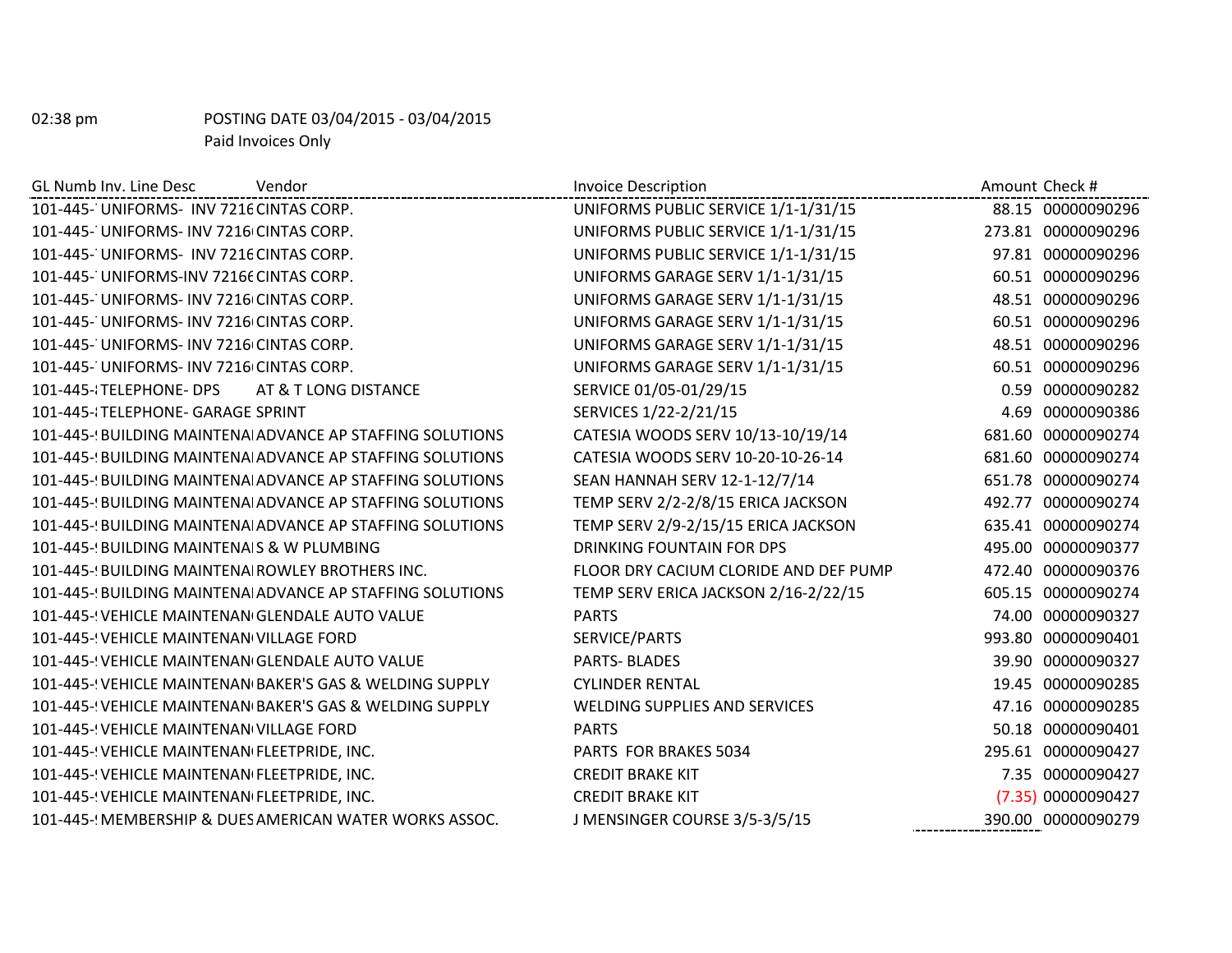| GL Numb Inv. Line Desc                              | Vendor                                                  | <b>Invoice Description</b>             |           | Amount Check #       |
|-----------------------------------------------------|---------------------------------------------------------|----------------------------------------|-----------|----------------------|
|                                                     | Total for Dept 445 445 DEPARTMENT OF PUBLIC SERVICE:    |                                        | 48,502.82 |                      |
| Dept 707 707 PARKS & REC                            |                                                         |                                        |           |                      |
|                                                     | 101-707- TERM LIFE INSURANCI STANDARD INSURANCE COMPANY | GROUP/VOLUNTARY LIFE PREM MARCH 2015   |           | 11.76 00000090387    |
| 101-707- OFFICE SUPPLIES                            | <b>GLOBAL OFFICE SOLUTIONS</b>                          | <b>SUPPLIES PARKS &amp; RECREATION</b> |           | 89.39 00000090329    |
| 101-707- OFFICE SUPPLIES                            | <b>GLOBAL OFFICE SOLUTIONS</b>                          | <b>SUPPLIES PRK/RECREATION</b>         |           | 170.38 00000090329   |
| 101-707- SENIOR ACTIVITIES                          | <b>SAM'S CLUB DIRECT</b>                                | SUPPLIES VARIOUS DEPT 2/3-2/17/15      |           | 33.64 00000090379    |
| 101-707- PARK SERVICES                              | <b>KEY AWARDS</b>                                       | HALL OF FAME PLAQUES                   |           | 260.00 00000090348   |
| 101-707-! UTILITIES                                 | <b>DTE ENERGY</b>                                       | SERV 1/12-2/13/15 8643 PELHAM          |           | 32.97 00000090315    |
| 101-707- UTILITIES                                  | DTE ENERGY                                              | SERV 1/13-2/13/15                      |           | 37.92 00000090315    |
| 101-707-! UTILITIES                                 | <b>DTE ENERGY</b>                                       | SERV 1/9-2/10/15 10525 PARK ST         |           | 20.87 00000090315    |
| 101-707-! VEHICLE MAINTENAN BELLE TIRE DISTRIBUTORS |                                                         | PARTS/SERVICE                          |           | 139.25 00000090291   |
|                                                     | 101-707-'VEHICLE MAINTENAN BAKER'S GAS & WELDING SUPPLY | <b>CYLINDER RENTAL</b>                 |           | 19.45 00000090285    |
|                                                     | 101-707-'VEHICLE MAINTENAN BAKER'S GAS & WELDING SUPPLY | <b>WELDING SUPPLIES AND SERVICES</b>   |           | 47.14 00000090285    |
|                                                     | Total for Dept 707 707 PARKS & REC:                     |                                        | 862.77    |                      |
| Dept 751 751 COMMUNITY CENTER                       |                                                         |                                        |           |                      |
| 101-751- OPERATING SUPPLIES GORDON FOOD SERV.       |                                                         | <b>SUPPLIES</b>                        |           | 91.72 00000090337    |
| 101-751- OPERATING SUPPLIES GORDON FOOD SERV.       |                                                         | <b>SUPPLIES</b>                        |           | 164.50 00000090337   |
| 101-751- OPERATING SUPPLIES SAM'S CLUB DIRECT       |                                                         | SUPPLIES VARIOUS DEPT 2/3-2/17/15      |           | 144.87 00000090379   |
| 101-751- OPERATING SUPPLIES SAM'S CLUB DIRECT       |                                                         | SUPPLIES VARIOUS DEPT 2/3-2/17/15      |           | 39.92 00000090379    |
| 101-751- OPERATING SUPPLIES SAM'S CLUB DIRECT       |                                                         | SUPPLIES VARIOUS DEPT 2/3-2/17/15      |           | 36.61 00000090379    |
| 101-751- OPERATING SUPPLIES SAM'S CLUB DIRECT       |                                                         | SUPPLIES VARIOUS DEPT 2/3-2/17/15      |           | 12.80 00000090379    |
| 101-751- OPERATING SUPPLIES GRAINGER                |                                                         | LAMP FOR PARKS AND REC                 |           | 11.82 00000090338    |
| 101-751-! UTILITIES                                 | <b>DIRECTV</b>                                          | SERVICE 2/8-3/7/15                     |           | 202.48 00000090312   |
| 101-751-! UTILITIES                                 | DTE ENERGY                                              | SERV 1/13-2/10/15 15800 WHITE          |           | 9,456.95 00000090316 |
| 101-751- BUILDING MAINTENA NETWORK SERVICES COMP    |                                                         | <b>PARTS</b>                           |           | 237.16 00000090360   |
|                                                     | 101-751-(BUILDING MAINTENA EXPERT HEATING & COOLING     | <b>MATERIALS FOR REPAIRS</b>           |           | 2,085.85 00000090319 |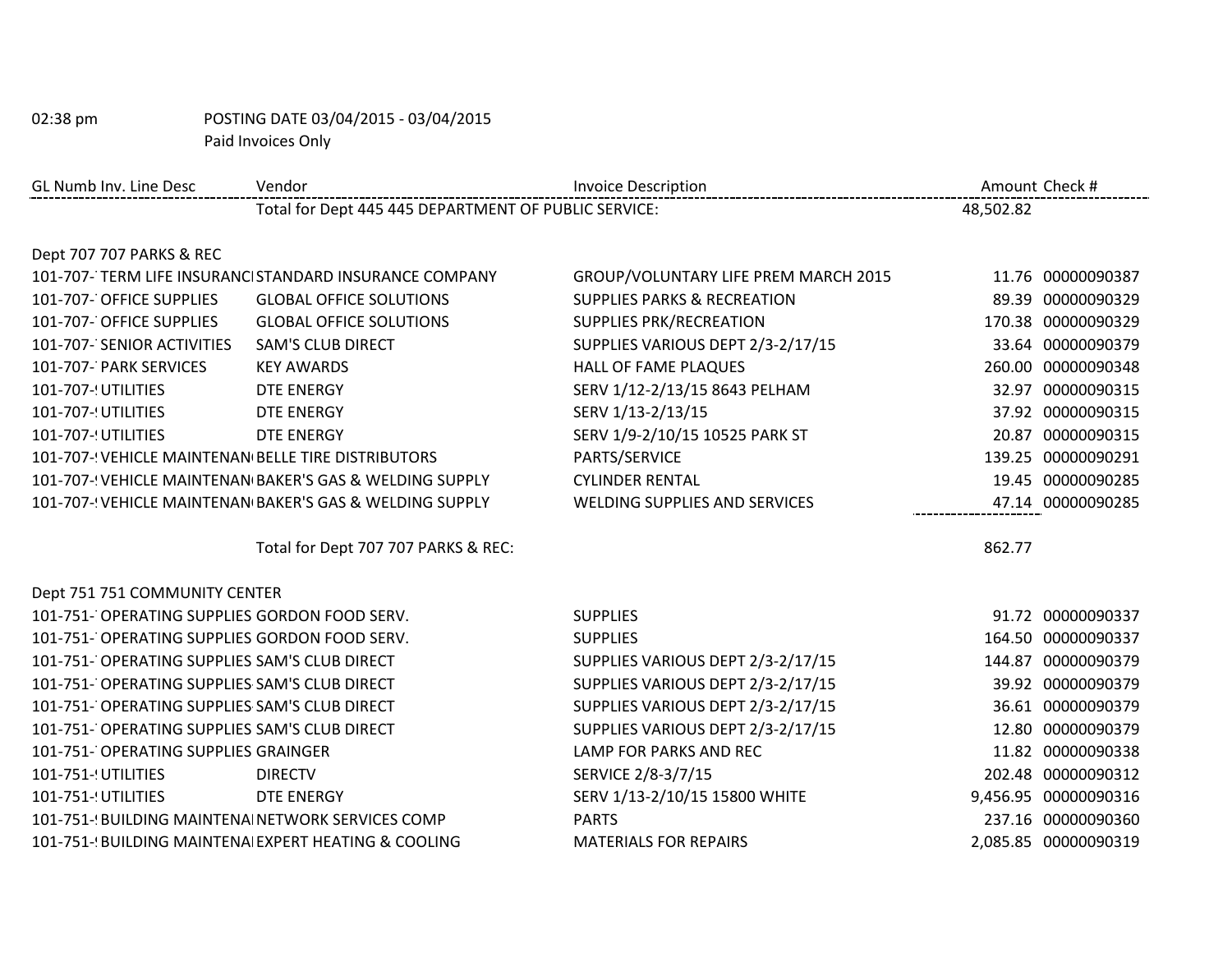| GL Numb Inv. Line Desc<br>Vendor                             | <b>Invoice Description</b>             | Amount Check # |                      |
|--------------------------------------------------------------|----------------------------------------|----------------|----------------------|
| 101-751-(BUILDING MAINTENA EXPERT HEATING & COOLING          | <b>INSTALL MODINE UNIT HEATER</b>      |                | 3,860.00 00000090319 |
| 101-751-! BUILDING MAINTENA HADDIX ELECTRIC                  | SERVICE CALL LIGHT FIXTURE FITNESS CTR |                | 125.00 00000090339   |
| 101-751-! BUILDING MAINTENA SAM'S CLUB DIRECT                | SUPPLIES VARIOUS DEPT 2/3-2/17/15      |                | 9.98 00000090379     |
| 101-751-! BUILDING MAINTENA SAM'S CLUB DIRECT                | SUPPLIES VARIOUS DEPT 2/3-2/17/15      |                | 19.56 00000090379    |
| 101-751-! BUILDING MAINTENAI FAMILY ENTERTAINMENT PROPERTIES | ICE ARENA BILL PAID BY FORMER VENDOR   |                | 2,003.15 00000090321 |
| 101-751- EQUIPMENT MAINTEI SERV-ICE REFRIGERATION, INC.      | SERV CALL COMP #2 RUNNING HOT          |                | 450.00 00000090383   |
| 101-751- EQUIPMENT MAINTEI SERV-ICE REFRIGERATION, INC.      | SERV CALL INSTALL NEW SPRINGS ON UNIT  |                | 1,165.00 00000090383 |
| 101-751-! EQUIPMENT MAINTEI SERV-ICE REFRIGERATION, INC.     | <b>MATERIAL</b>                        |                | 703.87 00000090383   |
| 101-751- EQUIPMENT MAINTEI SERV-ICE REFRIGERATION, INC.      | SERV CALL REPLACE LEAKING VALVE        |                | 425.24 00000090383   |
| 101-751- EQUIPMENT MAINTEI JERRY COHEN ELITE LAB INC         | FEB WATER TREATMENT                    |                | 200.00 00000090347   |
| 101-751- EQUIPMENT MAINTEI EXPERT HEATING & COOLING          | <b>MATERIALS FOR REPAIRS</b>           |                | 989.44 00000090319   |
| 101-751- EQUIPMENT MAINTEI SAM'S CLUB DIRECT                 | SUPPLIES VARIOUS DEPT 2/3-2/17/15      |                | 23.48 00000090379    |
| Total for Dept 751 751 COMMUNITY CENTER:                     |                                        | 22,459.40      |                      |
| Dept 864 864 RETIREE HEALTHCARE                              |                                        |                |                      |
| 101-864-TERM LIFE INSURANCI STANDARD INSURANCE COMPANY       | GROUP/VOLUNTARY LIFE PREM MARCH 2015   |                | 2,856.90 00000090387 |
| Total for Dept 864 864 RETIREE HEALTHCARE:                   |                                        | 2,856.90       |                      |
| Total for Fund 101 GENERAL FUND:                             |                                        | 459,881.04     |                      |
| <b>Fund 202 MAJOR STREET FUND</b>                            |                                        |                |                      |
| Dept 475 475 TRAFFIC SERVICES                                |                                        |                |                      |
| 202-475- 'TRAFFIC SIGNS & SIGN WAYNE COUNTY - ACCTS. REC.    | 11/14 TRAFFIC SIGNAL ENERGY            |                | 117.40 00000090412   |
| 202-475- 'TRAFFIC SIGNS & SIGN WAYNE COUNTY - ACCTS. REC.    | TRAFFIC SIGNAL ENERGY 12/14            |                | 117.40 00000090412   |
| 202-475-! TRAFFIC SIGNS & SIGN WAYNE COUNTY - ACCTS. REC.    | <b>TRAFFICE SIGNAL ENERGY 1/15</b>     |                | 117.40 00000090412   |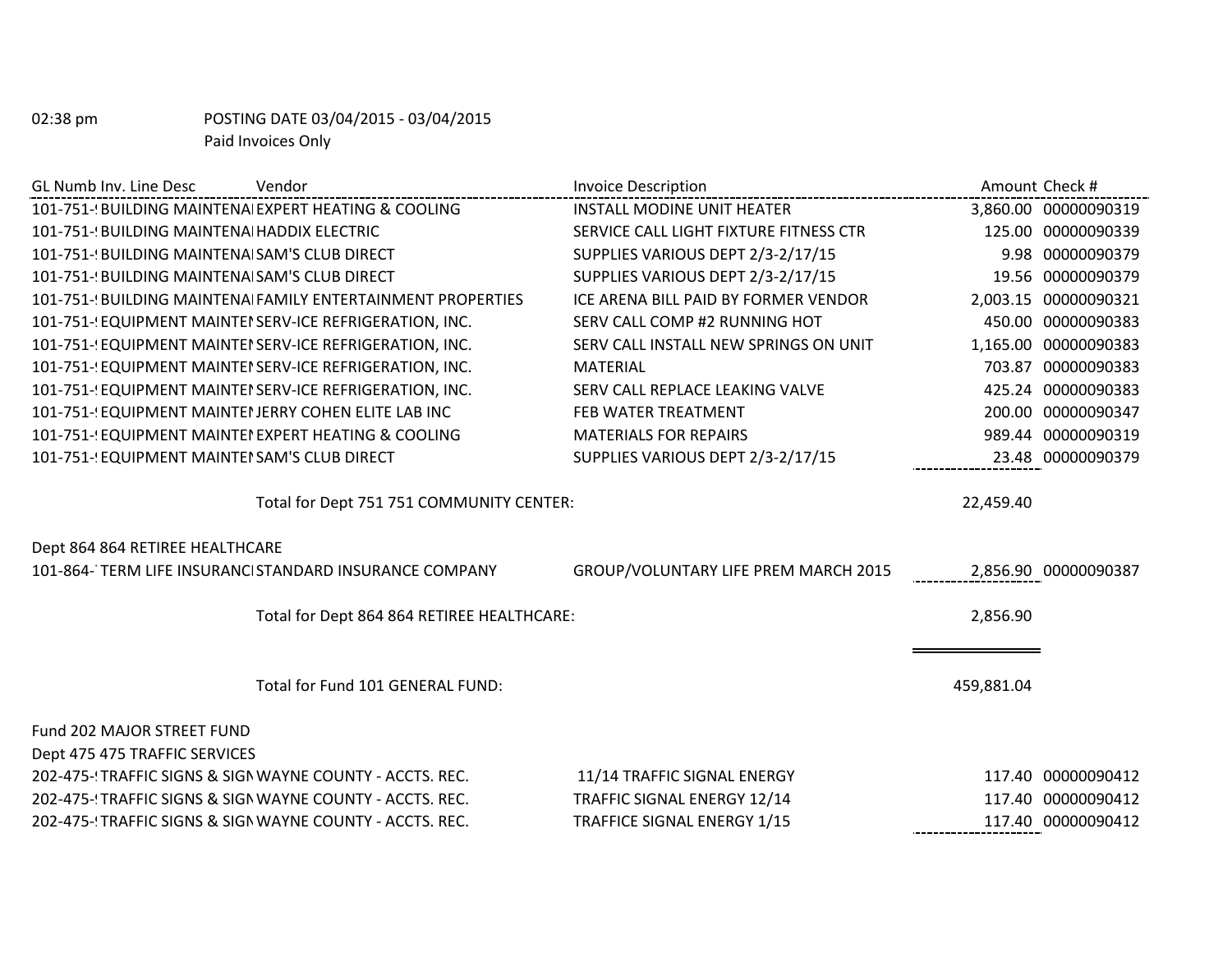| GL Numb Inv. Line Desc                             | Vendor                                                   | <b>Invoice Description</b>             | Amount Check #        |                      |
|----------------------------------------------------|----------------------------------------------------------|----------------------------------------|-----------------------|----------------------|
|                                                    | Total for Dept 475 475 TRAFFIC SERVICES:                 |                                        | 352.20                |                      |
|                                                    |                                                          |                                        |                       |                      |
| Dept 479 PRESERVATION - STREETS                    |                                                          |                                        |                       |                      |
| 202-479- OPERATING SUPPLIES BARRETT MICHIGAN       |                                                          | <b>CP-5 PAVE 192</b>                   |                       | 604.00 00000090286   |
|                                                    | 202-479-{PROF'L SERVICES - DO WAYNE COUNTY - ACCTS. REC. | TRAFFIC SIGNAL MAINT 1/15              | 55,938.71 00000090412 |                      |
| 202-479-{PROF'L SERVICES - DO BUCCILLI GROUP, LLC  |                                                          | 2015 AP MISC CONCRETE BID              |                       | 4,968.00 00000090294 |
| 202-479-{PROF'L SERVICES - DO BUCCILLI GROUP, LLC  |                                                          | INSPEC SERV R TOLLIVER 1/15-2/28/15    |                       | 4,860.00 00000090294 |
|                                                    | Total for Dept 479 PRESERVATION - STREETS:               |                                        | 66,370.71             |                      |
| Dept 505 CONSTRUCTION - STREETS                    |                                                          |                                        |                       |                      |
|                                                    | 202-505-(CAPITAL OUTLAY - PAI WADE-TRIM/ASSOCIATES, INC. | PROF SERV 12/28-1/31/15                |                       | 4,639.54 00000090402 |
| Total for Dept 505 CONSTRUCTION - STREETS:         |                                                          | 4,639.54                               |                       |                      |
|                                                    |                                                          |                                        |                       |                      |
|                                                    |                                                          |                                        |                       |                      |
|                                                    | Total for Fund 202 MAJOR STREET FUND:                    |                                        | 71,362.45             |                      |
| Fund 203 LOCAL STREET FUND                         |                                                          |                                        |                       |                      |
| Dept 479 PRESERVATION - STREETS                    |                                                          |                                        |                       |                      |
| 203-479- OPERATING SUPPLIES BARRETT MICHIGAN       |                                                          | <b>CP-5 PAVE 192</b>                   |                       | 624.00 00000090286   |
| 203-479-{PROF'L SERVICES - PRI BUCCILLI GROUP, LLC |                                                          | INPSECTION SERV R TOLLIVER 12/22&12/26 |                       | 540.00 00000090294   |
| 203-479-{PROF'L SERVICES - PRI BUCCILLI GROUP, LLC |                                                          | INPSECTION SERV R TOLLIVER 12/22&12/26 |                       | 540.00 00000090294   |
|                                                    | Total for Dept 479 PRESERVATION - STREETS:               |                                        | 1,704.00              |                      |
|                                                    | Total for Fund 203 LOCAL STREET FUND:                    |                                        | 1,704.00              |                      |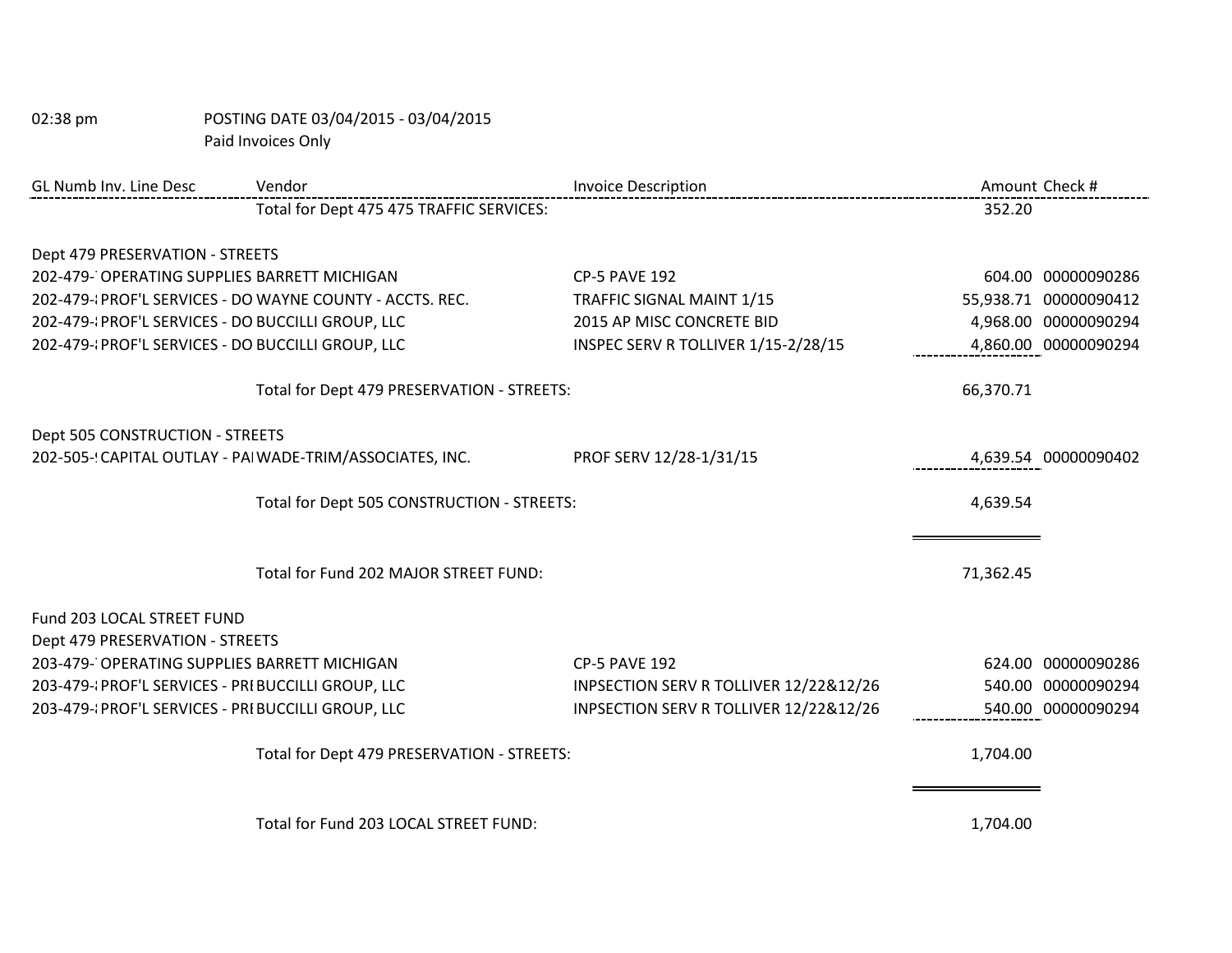| GL Numb Inv. Line Desc                              | Vendor                                                          | <b>Invoice Description</b>              |            | Amount Check #         |
|-----------------------------------------------------|-----------------------------------------------------------------|-----------------------------------------|------------|------------------------|
| Fund 226 RUBBISH FUND                               |                                                                 |                                         |            |                        |
| Dept 450 450 RUBBISH                                |                                                                 |                                         |            |                        |
| 226-450-{WASTE DISPOSAL                             | <b>REPUBLIC SERVICES</b>                                        | RESIDENTIAL SERVICE 1/1-1/31/15         |            | 154,560.00 00000090372 |
| 226-450-¿WASTE DISPOSAL                             | RIVERVIEW, CITY OF                                              | MUNICIPAL SERVICES 1/2-1/30/15          |            | 15,823.17 00000090373  |
|                                                     |                                                                 |                                         |            |                        |
|                                                     | Total for Dept 450 450 RUBBISH:                                 |                                         | 170,383.17 |                        |
|                                                     |                                                                 |                                         |            |                        |
|                                                     | Total for Fund 226 RUBBISH FUND:                                |                                         | 170,383.17 |                        |
| Fund 249 BUILDING FUND                              |                                                                 |                                         |            |                        |
| Dept 000                                            |                                                                 |                                         |            |                        |
| 249-000-I OCCUPANCY-                                | <b>MINNESOTA TITLE</b>                                          | REFUND FOR CERT OF OCCUPANY/FIRE INSPEC |            | 35.00 00000090357      |
| 249-000-(FIRE INSPECTION                            | MINNESOTA TITLE                                                 | REFUND FOR CERT OF OCCUPANY/FIRE INSPEC |            | 100.00 00000090357     |
| 249-000-(FEES REV-190.00-15% WEATHERGARD WINDOWS    |                                                                 | CANCELLED CONTRACT PB150035             |            | 161.50 00000090413     |
|                                                     | 249-000-(FEES REV-238.00-15% POWER HOME REMOLDING GROUP         | CANCELLED CONTRACT PB150021             |            | 202.30 00000090370     |
|                                                     | Total for Dept 000 :                                            |                                         | 498.80     |                        |
|                                                     |                                                                 |                                         |            |                        |
| Dept 371 371 BUILDING DEPARTMENT                    |                                                                 |                                         |            |                        |
|                                                     | 249-371- LIFE INSURANCE- BLD STANDARD INSURANCE COMPANY         | GROUP/VOLUNTARY LIFE PREM MARCH 2015    |            | 18.00 00000090387      |
|                                                     | 249-371- RETIREMENT CONTRII PNC INSTITUTIONAL INV.-BARB CITIZEN | FEB 2015 PENSION CONTRIBUTION           |            | 4,570.52 00000090367   |
|                                                     | 249-371- RETIREMENT CONTRII PNC INSTITUTIONAL INV.-BARB CITIZEN | JANUARY 2015 PENSION CONTRIBUTION       |            | 4,570.52 00000090368   |
| 249-371-{TELEPHONE- BOOMEF SPRINT                   |                                                                 | SERVICES 1/22-2/21/15                   |            | 56.84 00000090386      |
| 249-371-(PLANNING & ZONING GLOBAL OFFICE SOLUTIONS  |                                                                 | <b>SUPPLIES BLDG</b>                    |            | 17.09 00000090329      |
| 249-371-(PLANNING & ZONING GLOBAL OFFICE SOLUTIONS  |                                                                 | <b>SUPPLIES BLDG</b>                    |            | 76.88 00000090329      |
| 249-371-{PLANNING & ZONING GLOBAL OFFICE SOLUTIONS  |                                                                 | <b>CREDIT BLDG</b>                      |            | (19.66) 00000090329    |
| 249-371-! PLANNING & ZONING GLOBAL OFFICE SOLUTIONS |                                                                 | <b>CREDIT BLDG DEPT</b>                 |            | (15.63) 00000090329    |
| 249-371-(PLANNING & ZONING GLOBAL OFFICE SOLUTIONS  |                                                                 | <b>CREDIT BLDG DEPT</b>                 |            | (11.31) 00000090329    |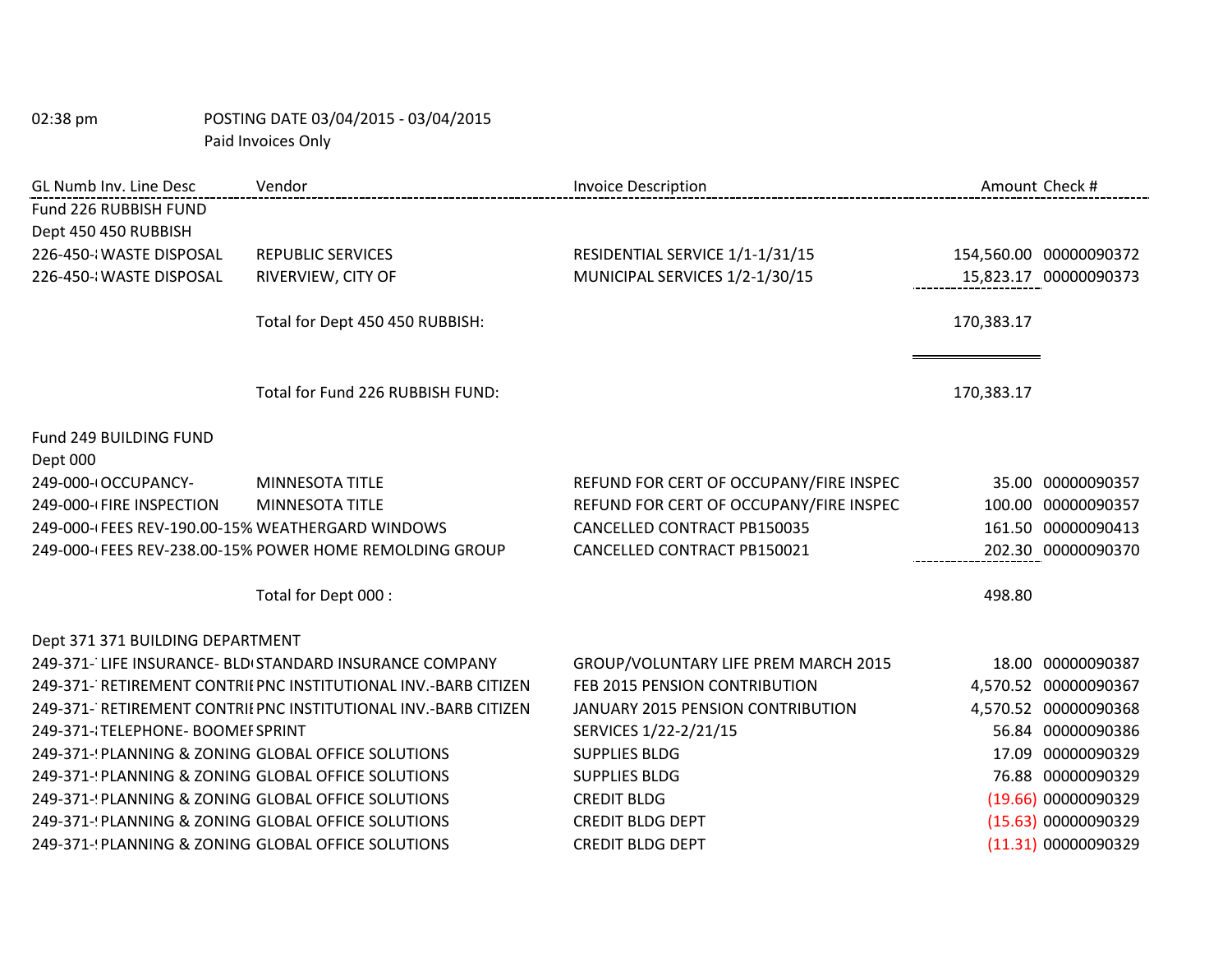| GL Numb Inv. Line Desc                             | Vendor                                      | <b>Invoice Description</b>       | Amount Check # |                    |
|----------------------------------------------------|---------------------------------------------|----------------------------------|----------------|--------------------|
| 249-371-(PLANNING & ZONING GLOBAL OFFICE SOLUTIONS |                                             | <b>SUPPLIES BLDG</b>             |                | 322.12 00000090329 |
| 249-371-(PLANNING & ZONING GLOBAL OFFICE SOLUTIONS |                                             | <b>SUPPLIES BLDG</b>             |                | 36.60 00000090329  |
| 249-371- PLANNING & ZONING GLOBAL OFFICE SOLUTIONS |                                             | <b>SUPPLIES BLDG</b>             |                | 23.33 00000090329  |
| 249-371-(PLANNING & ZONING GLOBAL OFFICE SOLUTIONS |                                             | <b>SUPPLIES BLDG</b>             |                | 68.33 00000090329  |
| 249-371- PLANNING & ZONING GLOBAL OFFICE SOLUTIONS |                                             | <b>SUPPLIES BLDG</b>             |                | 504.78 00000090329 |
|                                                    | Total for Dept 371 371 BUILDING DEPARTMENT: |                                  | 10,218.41      |                    |
|                                                    | Total for Fund 249 BUILDING FUND:           |                                  | 10,717.21      |                    |
| Fund 250 DDA OPERATING<br>Dept 000                 |                                             |                                  |                |                    |
| 250-000- OFFICE SUPPLIES                           | KIBBY, JENNIFER                             | <b>REIMBURSEMENTS</b>            |                | 374.00 00000090349 |
| 250-000- OFFICE SUPPLIES                           | MICHIGAN BUSINESS & AUCTION SERVICE         | <b>BOARD BUSINESS CARDS</b>      |                | 80.04 00000090355  |
| 250-000-! BUILDING MAINTENAI WISNIEWSKI, ANTONIA   |                                             | DDA OFFICE CLEANING 2/28-2/22/15 |                | 60.00 00000090416  |
| 250-000-! BUILDING MAINTENA HADDIX ELECTRIC        |                                             | REMOVE/REPLACE COIL KIT FOA ASCO |                | 485.00 00000090339 |
| 250-000-! MARKETING/PROMOTKIBBY, JENNIFER          |                                             | <b>REIMBURSEMENTS</b>            | 26.77          | 00000090349        |
| 250-000-! MARKETING/PROMOTALLEGRA MARKETING        |                                             | <b>SPRING NEWSLETTER</b>         |                | 421.31 00000090276 |
| 250-000-! MISCELLANEOUS                            | KIBBY, JENNIFER                             | <b>REIMBURSEMENTS</b>            |                | 569.07 00000090349 |
|                                                    | Total for Dept 000 :                        |                                  | 2,016.19       |                    |
|                                                    | Total for Fund 250 DDA OPERATING:           |                                  | 2,016.19       |                    |
| Fund 265 DRUG FORFEITURE - FEDERAL<br>Dept 000     |                                             |                                  |                |                    |
| 265-000-! VEHICLE MAINTENAN GLENDALE AUTO VALUE    |                                             | PARTS FOR 2006 FORD EXPEDITION   |                | 154.10 00000090327 |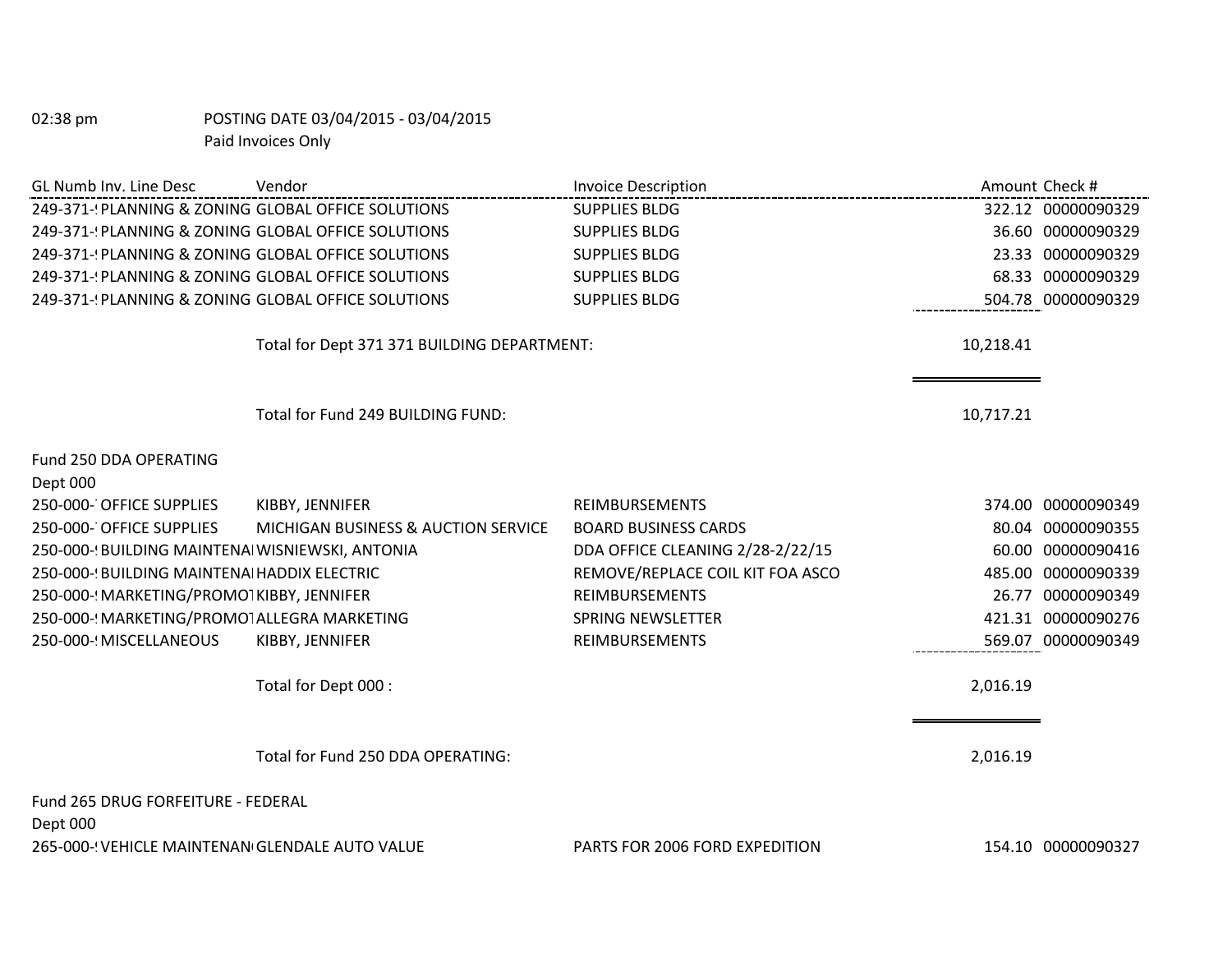| GL Numb Inv. Line Desc                              | Vendor                                                          | <b>Invoice Description</b>           |          | Amount Check #       |
|-----------------------------------------------------|-----------------------------------------------------------------|--------------------------------------|----------|----------------------|
|                                                     | 265-000-! VEHICLE MAINTENAN INTERSTATE BATTERIES OF GREAT LAKES | <b>PARTS</b>                         |          | 121.32 00000090344   |
| 265-000-! VEHICLE MAINTENAN GLENDALE AUTO VALUE     |                                                                 | <b>PARTS-BLADES</b>                  |          | 39.90 00000090327    |
| 265-000-! VEHICLE MAINTENAN GLENDALE AUTO VALUE     |                                                                 | <b>PARTS FILTER</b>                  |          | 5.17 00000090327     |
| 265-000-! VEHICLE MAINTENAN GLENDALE AUTO VALUE     |                                                                 | <b>PARTS FILTER</b>                  |          | 25.85 00000090327    |
| 265-000-! VEHICLE MAINTENAN GLENDALE AUTO VALUE     |                                                                 | <b>PARTS</b>                         |          | 11.16 00000090327    |
|                                                     | 265-000-! VEHICLE MAINTENAN BAKER'S GAS & WELDING SUPPLY        | <b>CYLINDER RENTAL</b>               |          | 19.45 00000090285    |
|                                                     | 265-000-! VEHICLE MAINTENAN BAKER'S GAS & WELDING SUPPLY        | <b>WELDING SUPPLIES AND SERVICES</b> |          | 47.14 00000090285    |
| 265-000-! VEHICLE MAINTENAN BELLE TIRE DISTRIBUTORS |                                                                 | <b>SERVICE ALIGNMENT</b>             |          | 55.00 00000090291    |
|                                                     | Total for Dept 000 :                                            |                                      | 479.09   |                      |
|                                                     | Total for Fund 265 DRUG FORFEITURE - FEDERAL:                   |                                      | 479.09   |                      |
| Fund 266 DRUG FORFEITURE - STATE                    |                                                                 |                                      |          |                      |
| Dept 000                                            |                                                                 |                                      |          |                      |
|                                                     | 266-000-{DOWNRIVER MUTUALDOWNRIVER COMMUNITY CONFERENCE         | DMA DUES 2014/2015                   |          | 9,148.81 00000090313 |
|                                                     | Total for Dept 000 :                                            |                                      | 9,148.81 |                      |
|                                                     |                                                                 |                                      |          |                      |
|                                                     | Total for Fund 266 DRUG FORFEITURE - STATE:                     |                                      | 9,148.81 |                      |
| Fund 271 LIBRARY                                    |                                                                 |                                      |          |                      |
| Dept 000                                            |                                                                 |                                      |          |                      |
| 271-000-(PREPAID EXPENSE-OT U.S. DIARY              |                                                                 | <b>MONTHLY PLANNING GUIDE</b>        |          | 393.12 00000090397   |
| 271-000- OFFICE SUPPLIES                            | <b>GLOBAL OFFICE SOLUTIONS</b>                                  | <b>SUPPLIES LIBRARY</b>              |          | 339.96 00000090329   |
| 271-000- OFFICE SUPPLIES                            | <b>GLOBAL OFFICE SOLUTIONS</b>                                  | <b>SUPPLIES LIBRARY</b>              |          | 237.75 00000090329   |
| 271-000- OFFICE SUPPLIES                            | DEMCO, INC.                                                     | PMT FOR OFFICE SUPPLIES              |          | 376.04 00000090309   |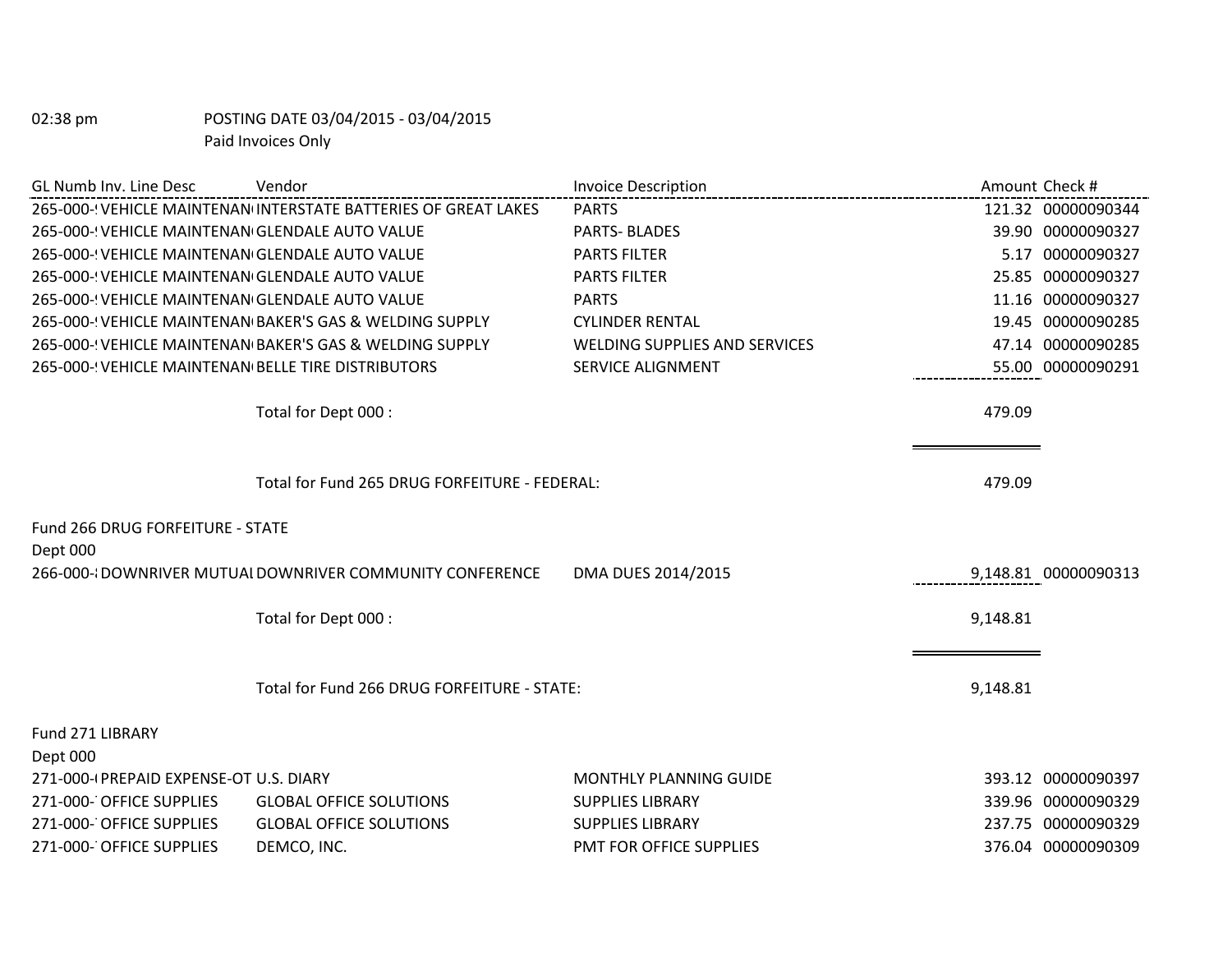| 271-000- OFFICE SUPPLIES<br><b>HANNIBAL JENNY</b><br>REIMBURSEMENTS<br>271-000- OFFICE SUPPLIES<br>NATIONAL PEN CORP.<br><b>SUPPLIES FLIP PADS</b><br>271-000- OFFICE SUPPLIES<br>NATIONAL PEN CORP.<br><b>SUPPLIES PENS</b><br>271-000- OFFICE SUPPLIES<br><b>NEUTRON INDUSTRIES</b><br><b>SUPPLIES</b><br>271-000-{LIBRARY SERVICES<br>SWINEHART, BRANDI<br>REIMBURSEMENT SPRING INSTITUTE SEMINAR<br>271-000-{LIBRARY SERVICES<br><b>HANNIBAL JENNY</b><br><b>REIMBURSEMENTS</b><br>PMT FOR MISSING FREIGHT<br>271-000-{LIBRARY SERVICES<br>THE LIBRARY NETWORK<br>PLACEMENT 1-5-1/26/15<br>271-000-{LIBRARY SERVICES<br>UNIQUE MANAGEMENT SERVICES, INC<br>271-000-{MATERIALS<br><b>BAKER &amp; TAYLOR</b><br><b>PMT FOR MATERIALS</b><br>271-000-{MATERIALS<br><b>BAKER &amp; TAYLOR</b><br><b>PMT FOR MATERIALS</b><br>PMT FOR MATERIALS<br>271-000-{MATERIALS<br><b>BAKER &amp; TAYLOR</b><br>271-000-{MATERIALS<br><b>SERVICE PKG UPDATE</b><br>DEARREADER.COM |                      |
|------------------------------------------------------------------------------------------------------------------------------------------------------------------------------------------------------------------------------------------------------------------------------------------------------------------------------------------------------------------------------------------------------------------------------------------------------------------------------------------------------------------------------------------------------------------------------------------------------------------------------------------------------------------------------------------------------------------------------------------------------------------------------------------------------------------------------------------------------------------------------------------------------------------------------------------------------------------------|----------------------|
|                                                                                                                                                                                                                                                                                                                                                                                                                                                                                                                                                                                                                                                                                                                                                                                                                                                                                                                                                                        | 5.06 00000090340     |
|                                                                                                                                                                                                                                                                                                                                                                                                                                                                                                                                                                                                                                                                                                                                                                                                                                                                                                                                                                        | 659.53 00000090359   |
|                                                                                                                                                                                                                                                                                                                                                                                                                                                                                                                                                                                                                                                                                                                                                                                                                                                                                                                                                                        | 433.87 00000090359   |
|                                                                                                                                                                                                                                                                                                                                                                                                                                                                                                                                                                                                                                                                                                                                                                                                                                                                                                                                                                        | 274.05 00000090361   |
|                                                                                                                                                                                                                                                                                                                                                                                                                                                                                                                                                                                                                                                                                                                                                                                                                                                                                                                                                                        | 260.00 00000090392   |
|                                                                                                                                                                                                                                                                                                                                                                                                                                                                                                                                                                                                                                                                                                                                                                                                                                                                                                                                                                        | 374.73 00000090340   |
|                                                                                                                                                                                                                                                                                                                                                                                                                                                                                                                                                                                                                                                                                                                                                                                                                                                                                                                                                                        | 26.75 00000090394    |
|                                                                                                                                                                                                                                                                                                                                                                                                                                                                                                                                                                                                                                                                                                                                                                                                                                                                                                                                                                        | 214.80 00000090398   |
|                                                                                                                                                                                                                                                                                                                                                                                                                                                                                                                                                                                                                                                                                                                                                                                                                                                                                                                                                                        | 121.84 00000090284   |
|                                                                                                                                                                                                                                                                                                                                                                                                                                                                                                                                                                                                                                                                                                                                                                                                                                                                                                                                                                        | 56.75 00000090284    |
|                                                                                                                                                                                                                                                                                                                                                                                                                                                                                                                                                                                                                                                                                                                                                                                                                                                                                                                                                                        | 11.57 00000090284    |
|                                                                                                                                                                                                                                                                                                                                                                                                                                                                                                                                                                                                                                                                                                                                                                                                                                                                                                                                                                        | 665.00 00000090308   |
| PMT FOR PURCHASE DVDS<br>271-000-{MATERIALS<br><b>NINER ERICA</b>                                                                                                                                                                                                                                                                                                                                                                                                                                                                                                                                                                                                                                                                                                                                                                                                                                                                                                      | 865.07 00000090362   |
| 271-000-{MATERIALS<br><b>INFOBASE PUBLISHING</b><br>1 YR ONLINE SUBC STARTING 1/31/15                                                                                                                                                                                                                                                                                                                                                                                                                                                                                                                                                                                                                                                                                                                                                                                                                                                                                  | 357.13 00000090343   |
| 271-000-{MATERIALS<br><b>HANNIBAL JENNY</b><br><b>REIMBURSEMENTS</b>                                                                                                                                                                                                                                                                                                                                                                                                                                                                                                                                                                                                                                                                                                                                                                                                                                                                                                   | 15.89 00000090340    |
| 271-000-{MATERIALS<br>THE LIBRARY NETWORK<br>PMT FOR CONSUMER RPTS ONLINE SUBSC                                                                                                                                                                                                                                                                                                                                                                                                                                                                                                                                                                                                                                                                                                                                                                                                                                                                                        | 1,044.00 00000090394 |
| 271-000-{MATERIALS<br>ROSEN CLASSROOM<br><b>SUPPLES BOOKS</b>                                                                                                                                                                                                                                                                                                                                                                                                                                                                                                                                                                                                                                                                                                                                                                                                                                                                                                          | 7.00 00000090374     |
| <b>ROSEN PUBLISHING</b><br><b>SUPPLIES BOOKS</b><br>271-000-{MATERIALS                                                                                                                                                                                                                                                                                                                                                                                                                                                                                                                                                                                                                                                                                                                                                                                                                                                                                                 | 1,026.55 00000090375 |
| SERV 1/23-2/24/15 8100 ALLEN RD<br>271-000-! UTILITIES<br><b>DTE ENERGY</b>                                                                                                                                                                                                                                                                                                                                                                                                                                                                                                                                                                                                                                                                                                                                                                                                                                                                                            | 995.31 00000090317   |
| 271-000-! UTILITIES<br>SERV 1/23-2/24/15 8100 ALLEN RD<br><b>DTE ENERGY</b>                                                                                                                                                                                                                                                                                                                                                                                                                                                                                                                                                                                                                                                                                                                                                                                                                                                                                            | 1,112.18 00000090315 |
| Total for Dept 000 :                                                                                                                                                                                                                                                                                                                                                                                                                                                                                                                                                                                                                                                                                                                                                                                                                                                                                                                                                   | 9,873.95             |
|                                                                                                                                                                                                                                                                                                                                                                                                                                                                                                                                                                                                                                                                                                                                                                                                                                                                                                                                                                        |                      |
| Total for Fund 271 LIBRARY:                                                                                                                                                                                                                                                                                                                                                                                                                                                                                                                                                                                                                                                                                                                                                                                                                                                                                                                                            | 9,873.95             |
| Fund 592 WATER & SEWER<br>Dept 000                                                                                                                                                                                                                                                                                                                                                                                                                                                                                                                                                                                                                                                                                                                                                                                                                                                                                                                                     |                      |

#### 592-000-4 WATER SALES MCGAHHEY,JAMES WATER REFUND FOR 15086 BELMONT 96.28 00000090353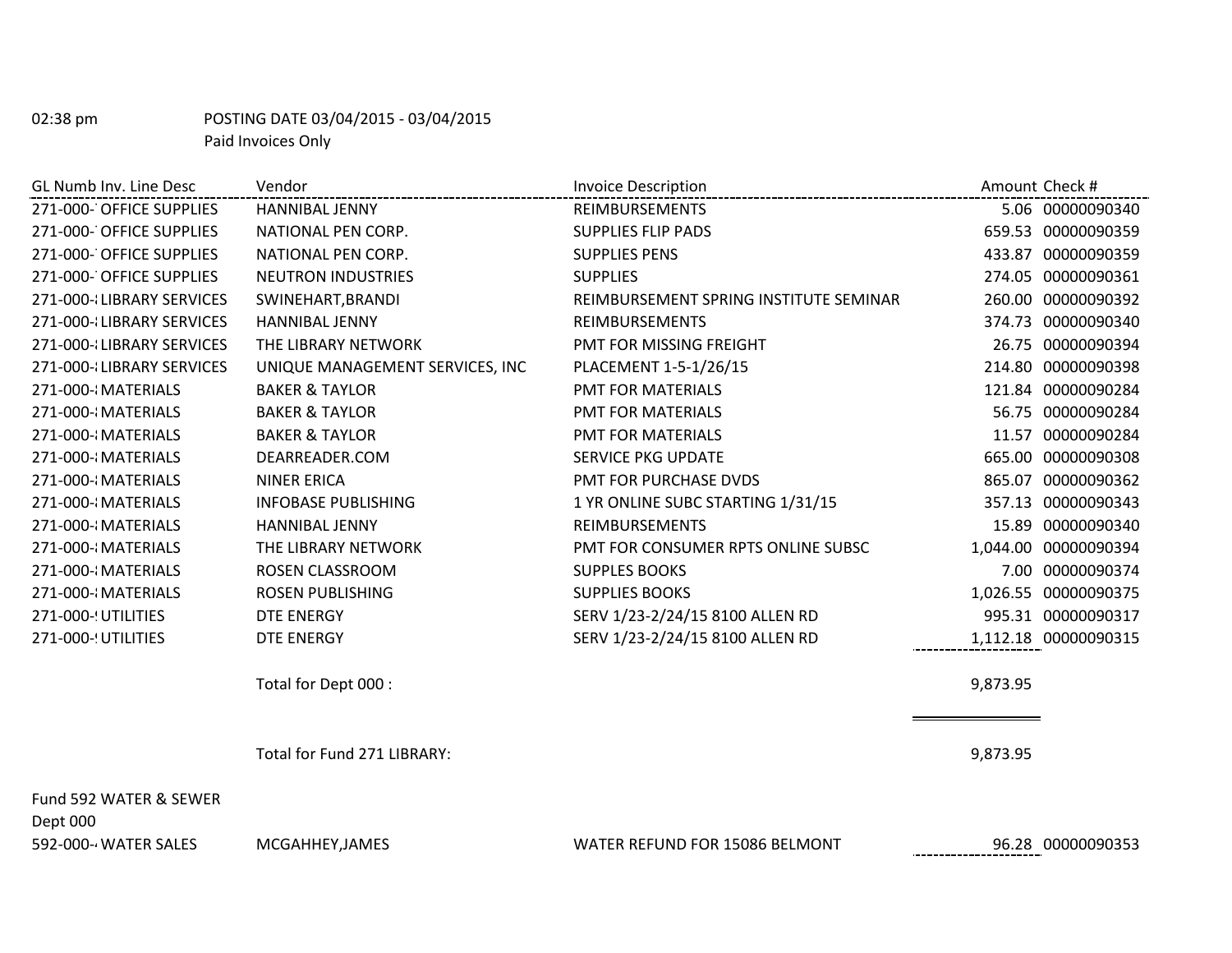| GL Numb Inv. Line Desc                           | Vendor                                                     | <b>Invoice Description</b>              |       | Amount Check #        |
|--------------------------------------------------|------------------------------------------------------------|-----------------------------------------|-------|-----------------------|
|                                                  | Total for Dept 000 :                                       |                                         | 96.28 |                       |
| Dept 601 601 WATER AND SEWER                     |                                                            |                                         |       |                       |
|                                                  | 592-601-I IWC CHARGES - DETRI DETROIT WATER & SEWAGE DEPT. | <b>IWC CHARGES MONTH OF JAN 2015</b>    |       | 4,099.64 00000090310  |
|                                                  | 592-601-(SEWAGE DISPOSAL - L DETROIT WATER & SEWAGE DEPT.  | WHOLESALE SEWER CHGS JAN 2015           |       | 53,900.00 00000090311 |
|                                                  | 592-601-(SEWAGE DISPOSAL - L DETROIT WATER & SEWAGE DEPT.  | CREDIT FOR SERV 1/9/15-4/13/15 FORD     |       | (19.24) 00000090310   |
|                                                  | 592-601-(SEWAGE DISPOSAL - L DETROIT WATER & SEWAGE DEPT.  | CREDIT FOR SERV 1/9/15-4/13/15 FORD     |       | 19.24 00000090310     |
| 592-601-(SEWAGE DISPOSAL - V WAYNE COUNTY        |                                                            | JUNE 2014 SEWAGE DISPOSAL               |       | 74,282.92 00000090405 |
| 592-601-(SEWAGE DISPOSAL - V WAYNE COUNTY        |                                                            | JULY 2014 SEWAGE DISPOSAL               |       | 79,060.69 00000090406 |
| 592-601-(SEWAGE DISPOSAL - V WAYNE COUNTY        |                                                            | AUG 2014 SEWAGE DISPOSAL                |       | 72,320.24 00000090407 |
| 592-601-(SEWAGE DISPOSAL - V WAYNE COUNTY        |                                                            | SEPT 2014 SEWAGE DISPOSAL               |       | 64,607.48 00000090408 |
| 592-601-(SEWAGE DISPOSAL - V WAYNE COUNTY        |                                                            | OCT 2014 SEWAGE DISPOSAL                |       | 58,115.04 00000090409 |
| 592-601-(SEWAGE DISPOSAL - VWAYNE COUNTY         |                                                            | NOV 2014 SEWAGE DISPOSAL                |       | 50,862.15 00000090410 |
| 592-601-(SEWAGE DISPOSAL - V WAYNE COUNTY        |                                                            | DEC 2014 SEAGE DISPOSAL                 |       | 51,278.23 00000090411 |
| 592-601-(WAYNE COUNTY - GO WAYNE COUNTY          |                                                            | JAN-MAR 2015 ECPAD O&M ASSESSMENT       |       | 1,354.69 00000090403  |
| 592-601-(EXCESS FLOWS - WAY WAYNE COUNTY         |                                                            | FEBRUARY 2015 EXCESS FLOW               |       | 64,549.00 00000090404 |
| 592-601-(UTILITIES                               | DTE ENERGY                                                 | SERV 1/10-2/11/15 17439 HANOVER         |       | 148.19 00000090315    |
| 592-601-(UTILITIES                               | <b>AT &amp; T</b>                                          | SERV 2/13-3/12/15 5020 QUANDT           |       | 23.35 00000090281     |
|                                                  | 592-601-(VEHICLE MAINTENAN BAKER'S GAS & WELDING SUPPLY    | <b>CYLINDER RENTAL</b>                  |       | 19.49 00000090285     |
|                                                  | 592-601-(VEHICLE MAINTENAN BAKER'S GAS & WELDING SUPPLY    | <b>WELDING SUPPLIES AND SERVICES</b>    |       | 47.14 00000090285     |
| 592-601-(SEWER MAINTENANC CO-PIPE PRODUCTS, INC. |                                                            | <b>PARTS</b>                            |       | 169.80 00000090301    |
| 592-601-(SEWER MAINTENANC BROCK TOOL OF DETROIT  |                                                            | REPAIRD SEWERLINE CAMERIA TAG #47861    |       | 631.27 00000090293    |
| 592-601-(MAIN MAINTENANCE ETNA SUPPLY COMPANY    |                                                            | <b>SUPPLIES</b>                         |       | 127.28 00000090318    |
| 592-601-(MAIN MAINTENANCE POLLARDWATER.COM       |                                                            | <b>PARTS</b>                            |       | 264.86 00000090369    |
| 592-601-(MAIN MAINTENANCE HYDRO DESIGNS, INC.    |                                                            | <b>CROSS CONN CONTROL PROG SERV FEB</b> |       | 1,935.00 00000090342  |
| 592-601-(MAIN MAINTENANCE A & B LOCKSMITH        |                                                            | <b>SUPPLIES</b>                         |       | 22.75 00000090272     |
| 592-601-(MAIN MAINTENANCE A & B LOCKSMITH        |                                                            | <b>SUPPLIES</b>                         |       | 13.75 00000090272     |
| 592-601-(METER MAINTENANC ETNA SUPPLY COMPANY    |                                                            | <b>SUPPLIES</b>                         |       | 1,170.00 00000090318  |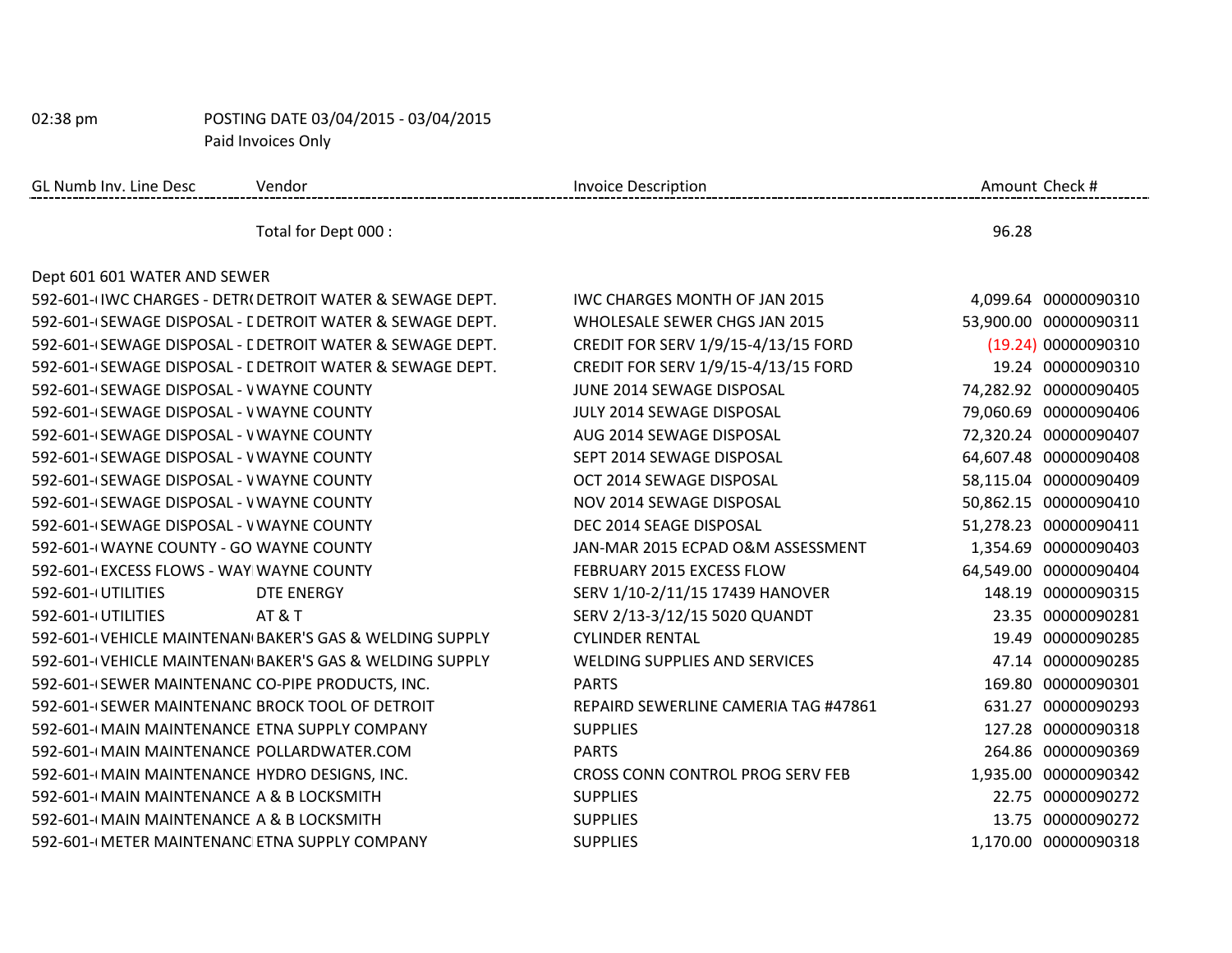| GL Numb Inv. Line Desc<br>Vendor<br>--------------------------- | <b>Invoice Description</b>               | Amount Check #         |
|-----------------------------------------------------------------|------------------------------------------|------------------------|
| 592-601-(METER MAINTENANC ETNA SUPPLY COMPANY                   | <b>METER SUPPLIES</b>                    | 1,995.00 00000090318   |
| 592-601-(METER MAINTENANC USA BLUEBOOK                          | <b>SUPPLIES</b>                          | 54.16 00000090400      |
| 592-601- CLOTHING, CLEANING CINTAS CORP.                        | UNIFORMS WATER SERV 1/1-1/31/15          | 41.18 00000090296      |
| 592-601- CLOTHING, CLEANING CINTAS CORP.                        | UNIFORMS WATER SERV 1/1-1/31/15          | 41.18 00000090296      |
| 592-601- CLOTHING, CLEANING CINTAS CORP.                        | UNIFORMS WATER SERV 1/1-1/31/15          | 41.18 00000090296      |
| 592-601- CLOTHING, CLEANING CINTAS CORP.                        | UNIFORMS WATER SERV 1/1-1/31/15          | 41.18 00000090296      |
| 592-601- CLOTHING, CLEANING CINTAS CORP.                        | UNIFORMS WATER SERV 1/1-1/31/15          | 41.18 00000090296      |
| 592-601- MEDICAL- WATER/SE\ STANDARD INSURANCE COMPANY          | GROUP/VOLUNTARY LIFE PREM MARCH 2015     | 42.00 00000090387      |
| 592-601- RETIREE HEALTH BENI STANDARD INSURANCE COMPANY         | GROUP/VOLUNTARY LIFE PREM MARCH 2015     | 307.05 00000090387     |
| 592-601- RETIREMENT CONTRII PNC INSTITUTIONAL INV.-BARB CITIZEN | FEB 2015 PENSION CONTRIBUTION            | 11,811.38 00000090367  |
| 592-601- RETIREMENT CONTRII PNC INSTITUTIONAL INV.-BARB CITIZEN | JANUARY 2015 PENSION CONTRIBUTION        | 13,786.62 00000090368  |
| 592-601-{CITY ATTORNEY<br>THE PLATO LAW FIRM                    | <b>PROF SERVICES CHRISTENSEN</b>         | 241.20 00000090396     |
| 592-601-{CITY ATTORNEY<br>THE PLATO LAW FIRM                    | PROF SERVICES CHRISTENSEN                | 168.60 00000090396     |
| 592-601-! OFFICE SUPPLIES<br><b>GLOBAL OFFICE SOLUTIONS</b>     | <b>SUPPLIES WATER DEPT</b>               | 28.48 00000090329      |
| 592-601-! OFFICE SUPPLIES<br><b>GLOBAL OFFICE SOLUTIONS</b>     | <b>SUPPLIES WATER</b>                    | 309.15 00000090336     |
| 592-601-(INTEREST EXPENSE<br>THE BANK OF NEW YORK MELLON, N.A.  | ST REVOVLING FUND DEBT PMT 2009 J BONDS  | 135,638.44 00000090393 |
| 592-601-(INTEREST EXPENSE<br><b>US BANK</b>                     | DEBT PMT FOR 2005 GO BONDS               | 54,250.00 00000090399  |
| 592-601-! INTEREST EXPENSE<br><b>US BANK</b>                    | DEBT PMT FOR 2002 GO BONDS               | 27,709.38 00000090399  |
| 592-601-(CONSENT JUDGEMEN THE BANK OF NEW YORK MELLON, N.A.     | ST REVOVLING FUND DEBT PMT 2009 J BONDS  | 525,000.00 00000090393 |
| 592-601-'CONSENT JUDGEMEN US BANK                               | DEBT PMT FOR 2005 GO BONDS               | 175,000.00 00000090399 |
| 592-601-! CONSENT JUDGEMEN US BANK                              | DEBT PMT FOR 2002 GO BONDS               | 125,000.00 00000090399 |
| 592-601-STORM WATER PERM MICHIGAN DEPT OF ENVIRONMENT QLTY      | MUN SW ANNUAL PERMIT FEE                 | 3,000.00 00000090356   |
| 592-601-! ENGINEERING CONS- I WADE-TRIM/ASSOCIATES, INC.        | PROF SERV 11/30-12/28/14 PHASE 048       | 38,750.52 00000090402  |
| 592-601-! ENGINEERING CONS-1 WADE-TRIM/ASSOCIATES, INC.         | PHASE 036 COLLEGE PS STORM PUMP #3 REPAI | 1,350.43 00000090402   |
| 592-601-(ENGINEERING CONSU WADE-TRIM/ASSOCIATES, INC.           | PROF SERV 12/28-1/31/15 PHASE 900        | 480.00 00000090402     |
| 592-601-! TRAINING & EDUCATI AMERICAN WATER WORKS ASSOC.        | AWWA INDIVIDUAL MEMBERSHIP               | 178.00 00000090280     |
| 592-601-'TRAINING & EDUCATI ODEN TRAINING                       | <b>ODEN TRNG EXAM J DONOSKY</b>          | 220.00 00000090363     |
| 592-601-'TRAINING & EDUCATI ODEN TRAINING                       | ODEN TRNG WATER EXAM B MINER/M OLOUGH    | 440.00 00000090364     |
| 592-601-'TRAINING & EDUCATI BATCO, INC.                         | TRNG PIPE/CABLE LOCATORS APRIL CLASS     | 125.00 00000090288     |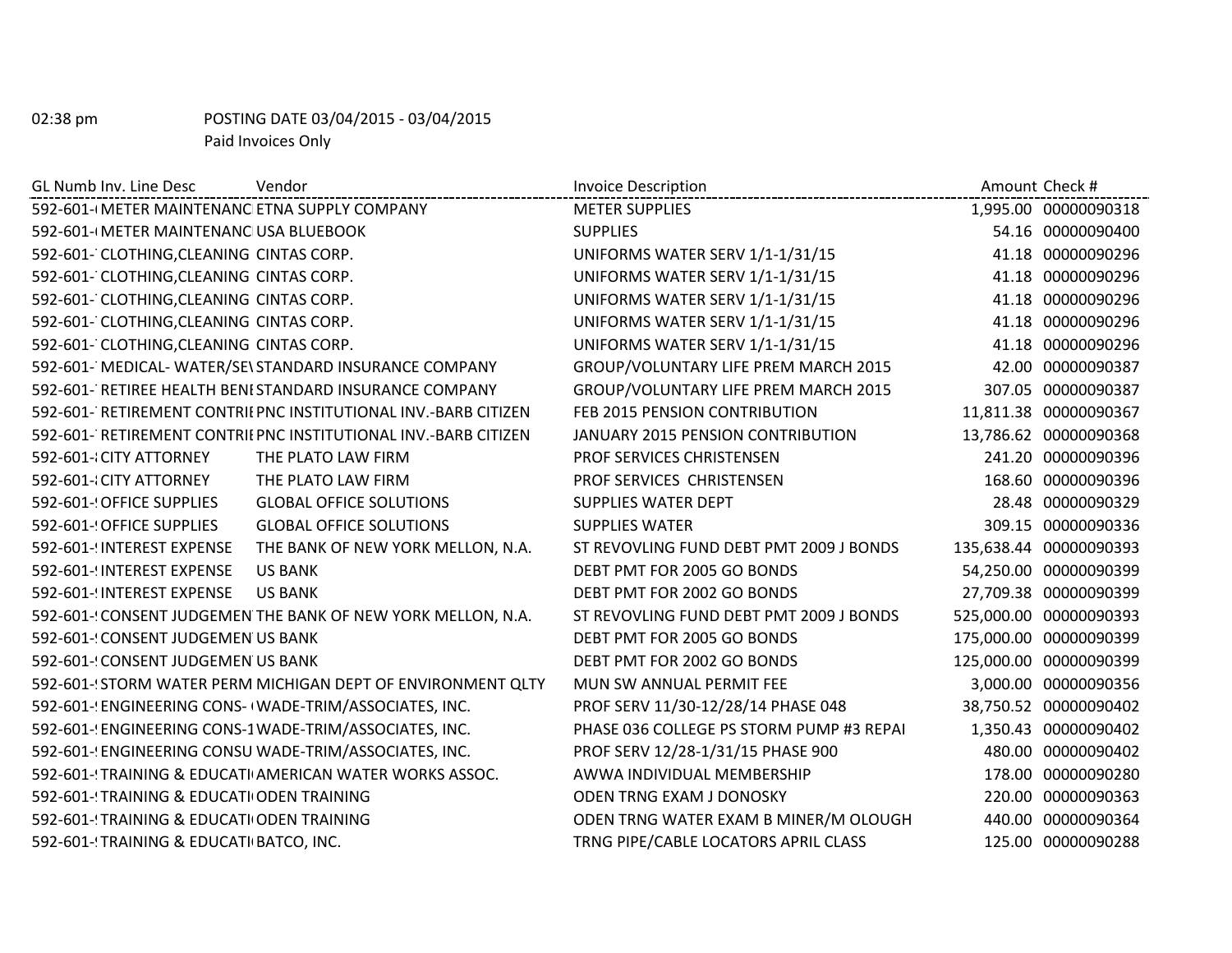| GL Numb Inv. Line Desc                         | Vendor                                  | <b>Invoice Description</b>           |              | Amount Check #         |
|------------------------------------------------|-----------------------------------------|--------------------------------------|--------------|------------------------|
| 592-601-! TRAINING & EDUCATI BATCO, INC.       |                                         | TRNG PIPE/CABLE LOCATORS APRIL CLASS |              | 125.00 00000090288     |
| 592-601-YRAINING & EDUCATI BATCO, INC.         |                                         | TRNG PIPE/CABLE LOCATORS APRIL CLASS |              | 125.00 00000090288     |
| 592-601-YRAINING & EDUCATI BATCO, INC.         |                                         | TRNG PIPE/CABLE LOCATORS APRIL CLASS |              | 125.00 00000090288     |
| 592-601-'TRAINING & EDUCATI STATE OF MICHIGAN  |                                         | M OLOUGHLIN APPL MDEGS-3/S-4 CERT    |              | 140.00 00000090389     |
| 592-601-'TRAINING & EDUCATI STATE OF MICHIGAN  |                                         | J DANOSKY APPL FOR MDEQ S-1/S-2 CERT |              | 140.00 00000090390     |
| 592-601-'TRAINING & EDUCATI STATE OF MICHIGAN  |                                         | W MINER APPL FOR MDEQ S-1/S-2 CERF   |              | 140.00 00000090391     |
| 592-601-! MISCELLANEOUS                        | COMPREHENSIVE TESTING SOL.              | DOT UDS C KOCHAN                     |              | 59.00 00000090306      |
| 592-601-! MISCELLANEOUS                        | AT & T                                  | SERVICE 2/19-3/18/15                 |              | 147.26 00000090281     |
| 592-601-! MISCELLANEOUS- MIL WILSON, TOM       |                                         | VAR MONTHS FOR REIMB FOR MILEAGE     |              | 90.72 00000090415      |
| 592-601-! MISCELLANEOUS- MIL WILSON, TOM       |                                         | VAR MONTHS FOR REIMB FOR MILEAGE     |              | 73.36 00000090415      |
| 592-601-! MISCELLANEOUS- MIL WILSON, TOM       |                                         | VAR MONTHS FOR REIMB FOR MILEAGE     | 140.30       | 00000090415            |
| 592-601-! MISCELLANEOUS- MIL WILSON, TOM       |                                         | VAR MONTHS FOR REIMB FOR MILEAGE     |              | 100.05 00000090415     |
| 592-601-! CAPITAL OUTLAY-MAI LIQUI-FORCE SERV. |                                         | APP #4 SERV DATE 11/3/14-12/18/14    |              | 584,928.13 00000090351 |
|                                                | Total for Dept 601 601 WATER AND SEWER: |                                      | 2,281,428.09 |                        |

| Dept 603 603 BASIN                 |                                                                 |                                       |                      |
|------------------------------------|-----------------------------------------------------------------|---------------------------------------|----------------------|
|                                    | 592-603- EMPLOYEE BENEFITS- STANDARD INSURANCE COMPANY          | GROUP/VOLUNTARY LIFE PREM MARCH 2015  | 12.00 00000090387    |
|                                    | 592-603- RETIREMENT CONTRIL PNC INSTITUTIONAL INV.-BARB CITIZEN | FEB 2015 PENSION CONTRIBUTION         | 6,946.61 00000090367 |
|                                    | 592-603- RETIREMENT CONTRII PNC INSTITUTIONAL INV.-BARB CITIZEN | JANUARY 2015 PENSION CONTRIBUTION     | 7,762.46 00000090368 |
| 592-603-{TELEPHONE                 | AT & T                                                          | SERVICE 2/16-3/15/15 WET PUMP STATION | 155.12 00000090281   |
| 592-603-{TELEPHONE                 | AT & T                                                          | SERV 2/22-3/21/15 APS1                | 22.30 00000090281    |
| 592-603-{TELEPHONE- BASIN 2 SPRINT |                                                                 | SERVICES 1/22-2/21/15                 | 2.19 00000090386     |
| 592-603-{TELEPHONE- BASIN          | <b>SPRINT</b>                                                   | SERVICES 1/22-2/21/15                 | 2.19 00000090386     |
| 592-603-{TELEPHONE- PUMP           | <b>SPRINT</b>                                                   | SERVICES 1/22-2/21/15                 | 2.19 00000090386     |
| 592-603-! UTILITIES                | DTE ENERGY                                                      | SERV 1/12-2/11/15 8245 VINE RD        | 98.74 00000090315    |

Total for Dept 603 603 BASIN: 15,003.80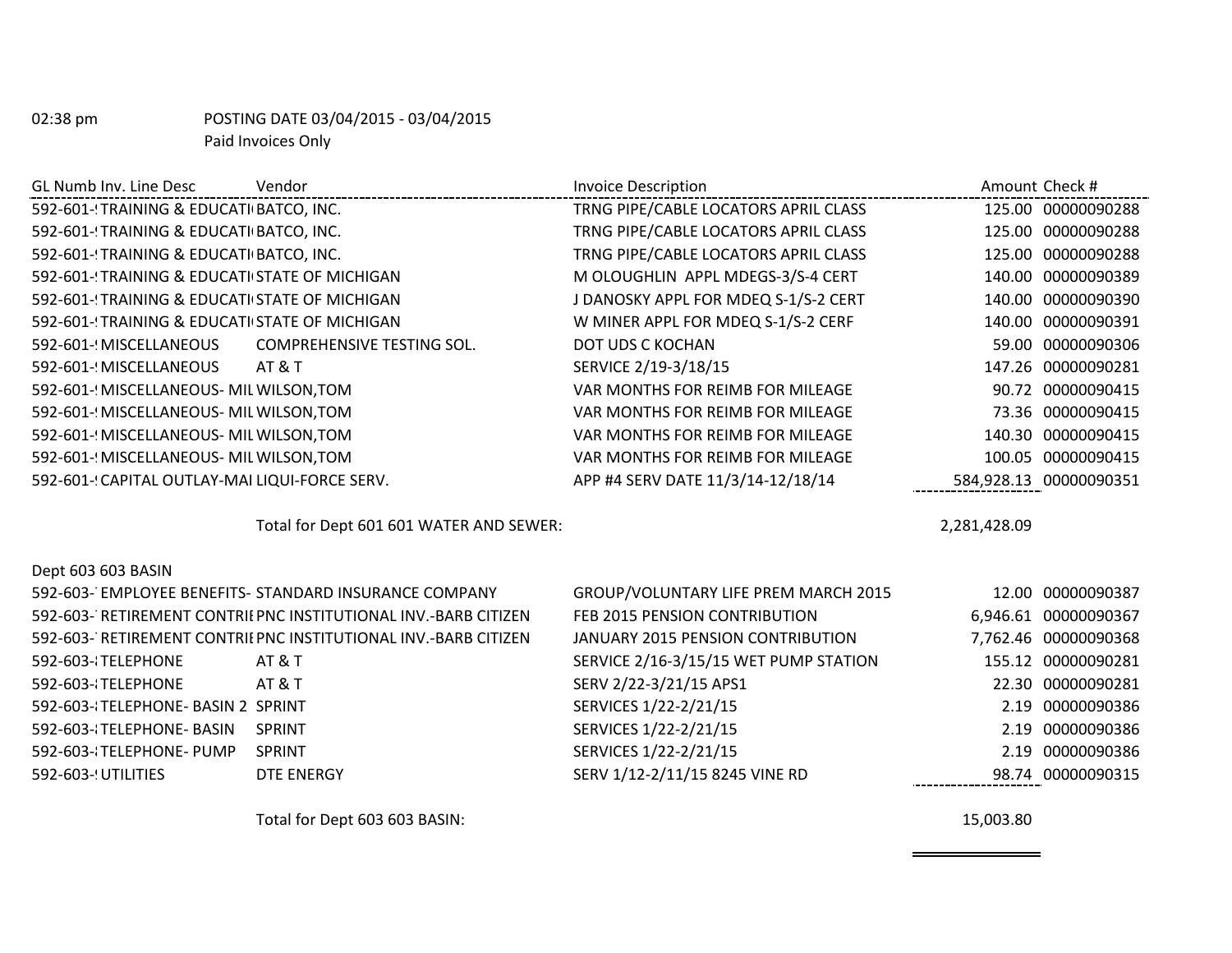| 02:38 pm                                     | POSTING DATE 03/04/2015 - 03/04/2015                          |                                          |              |                       |
|----------------------------------------------|---------------------------------------------------------------|------------------------------------------|--------------|-----------------------|
|                                              | Paid Invoices Only                                            |                                          |              |                       |
| GL Numb Inv. Line Desc                       | Vendor                                                        | <b>Invoice Description</b>               |              | Amount Check #        |
|                                              | Total for Fund 592 WATER & SEWER:                             |                                          | 2,296,528.17 |                       |
| Fund 701 TRUST AND AGENCY                    |                                                               |                                          |              |                       |
| Dept 000                                     |                                                               |                                          |              |                       |
| 701-000-CCITY FESTIVITIES ESCR GB2 TACTICAL  |                                                               | <b>SUPPLIES</b>                          |              | 621.98 00000090326    |
| 701-000-' PLANNING/ZONING R BELFOR USA GROUP |                                                               | DUCT CLEANING PERFORMED 17225 PHILOMENI  |              | 761.11 00000090290    |
| 701-000-' PLANNING/ZONING R BELFOR USA GROUP |                                                               | <b>CLEANING SERVICES 17225 PHILOMENE</b> |              | 3,144.01 00000090290  |
|                                              | Total for Dept 000 :                                          |                                          | 4,527.10     |                       |
|                                              | Total for Fund 701 TRUST AND AGENCY:                          |                                          | 4,527.10     |                       |
| Fund 703 SCHOOL AND COUNTY TAX FUND          |                                                               |                                          |              |                       |
| Dept 000                                     |                                                               |                                          |              |                       |
|                                              | 703-000-'REFUNDABLE TAXES PARADIGM TX GRP/FAIRLANE APP MI LLC | <b>MTT REFUND</b>                        |              | 50,192.71 00000090423 |
| 703-000-: REFUNDABLE TAXES                   | <b>FAMILY FUELS LLC</b>                                       | <b>MTT REFUND</b>                        |              | 4,090.78 00000090421  |
| 703-000-'REFUNDABLE TAXES                    | ROOSEVELT LANES INC                                           | <b>OVERPMT ON TAXES</b>                  |              | 8,779.98 00000090424  |
| 703-000-: REFUNDABLE TAXES                   | SLATER CHARLES-BARBARA                                        | <b>OVERMPT FOR 2014 TAXES</b>            |              | 90.00 00000090425     |
| 703-000-'REFUNDABLE TAXES                    | <b>ASTON LAND DEVELOPMENT</b>                                 | <b>OVERPMT OF 2014 TAXES</b>             |              | 19.73 00000090419     |
| 703-000-: REFUNDABLE TAXES                   | SZALAI, GREGORY-JOANNE                                        | <b>OVERPMT OF 2014 TAXES</b>             |              | 810.00 00000090426    |
| 703-000-: REFUNDABLE TAXES                   | AWAN AND ASSOC INV                                            | <b>OVERPMT OF 2014 TAXES</b>             |              | 50.00 00000090420     |
| 703-000-'REFUNDABLE TAXES                    | <b>ALLEN POINTE INVESTMENTS</b>                               | <b>OVERPMT OF 2014 TAXES</b>             |              | 239.14 00000090418    |
| 703-000-: REFUNDABLE TAXES                   | MEHRAM, ALI                                                   | <b>OVERPMT OF 2014 TAXES</b>             |              | 40.00 00000090422     |
|                                              | Total for Dept 000 :                                          |                                          | 64,312.34    |                       |

<u> 1980 - Johann Barnett, fransk politiker (</u>

 $\equiv$